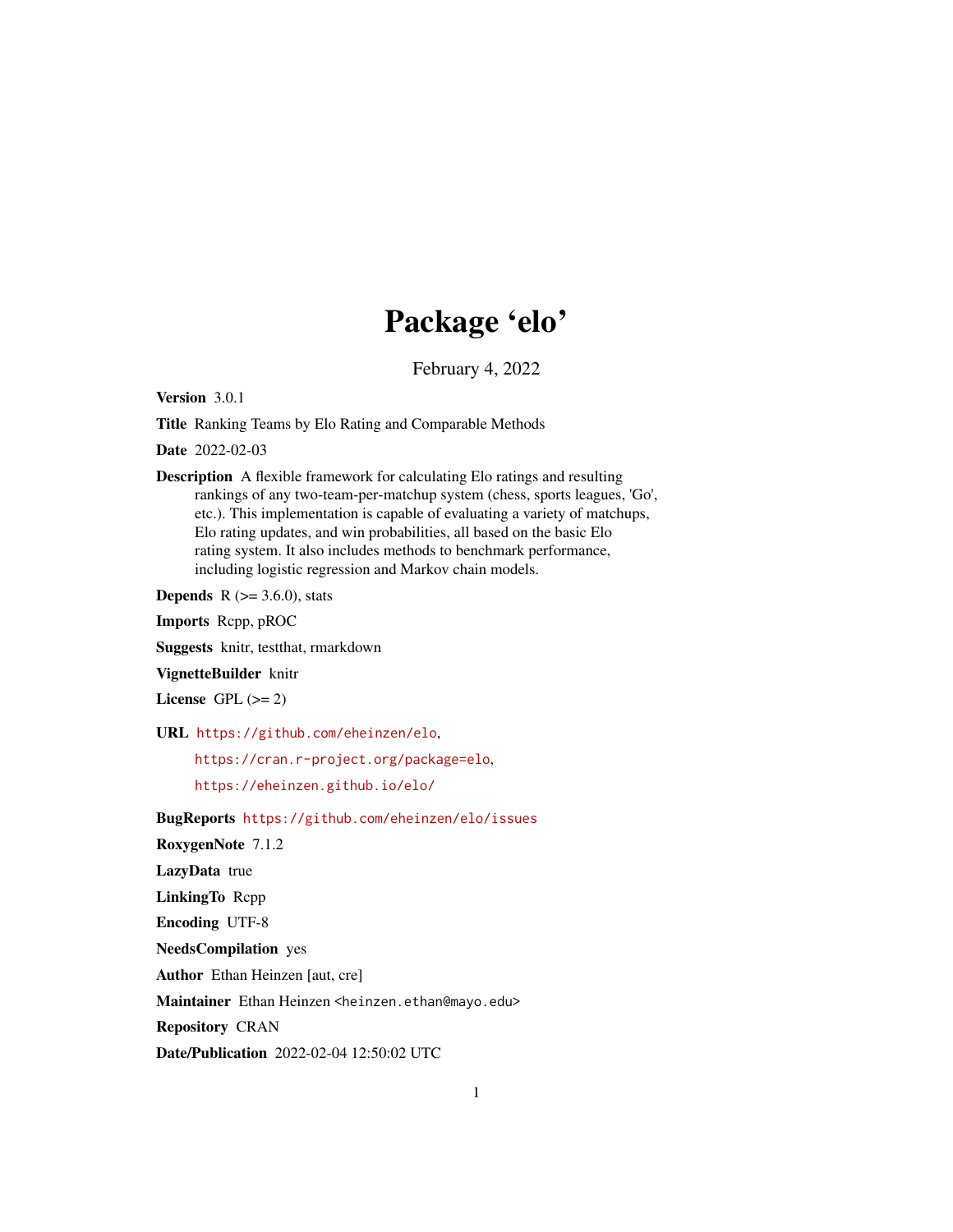## <span id="page-1-0"></span>R topics documented:

|       |            | $\overline{2}$  |
|-------|------------|-----------------|
|       |            | 3               |
|       |            | $\overline{4}$  |
|       |            | 5               |
|       |            | 6               |
|       |            | 8               |
|       |            | 9               |
|       |            | $\overline{10}$ |
|       |            | -11             |
|       |            |                 |
|       |            |                 |
|       |            |                 |
|       |            |                 |
|       |            |                 |
|       |            |                 |
|       |            |                 |
|       |            |                 |
|       |            |                 |
|       |            |                 |
|       |            |                 |
|       |            | -26             |
|       |            |                 |
|       | tournament |                 |
|       |            |                 |
|       |            |                 |
| Index |            | 29              |

auc.elo *Calculate AUC on an* elo.run *object*

#### <span id="page-1-1"></span>Description

Calculate AUC on an elo.run object

```
## S3 method for class 'elo.run'
auc(object, ..., subset = TRUE)
## S3 method for class 'elo.glm'
auc(object, ..., subset = TRUE)
## S3 method for class 'elo.running'
auc(object, running = TRUE, discard.skipped = FALSE, ..., subset = TRUE)
## S3 method for class 'elo.markovchain'
```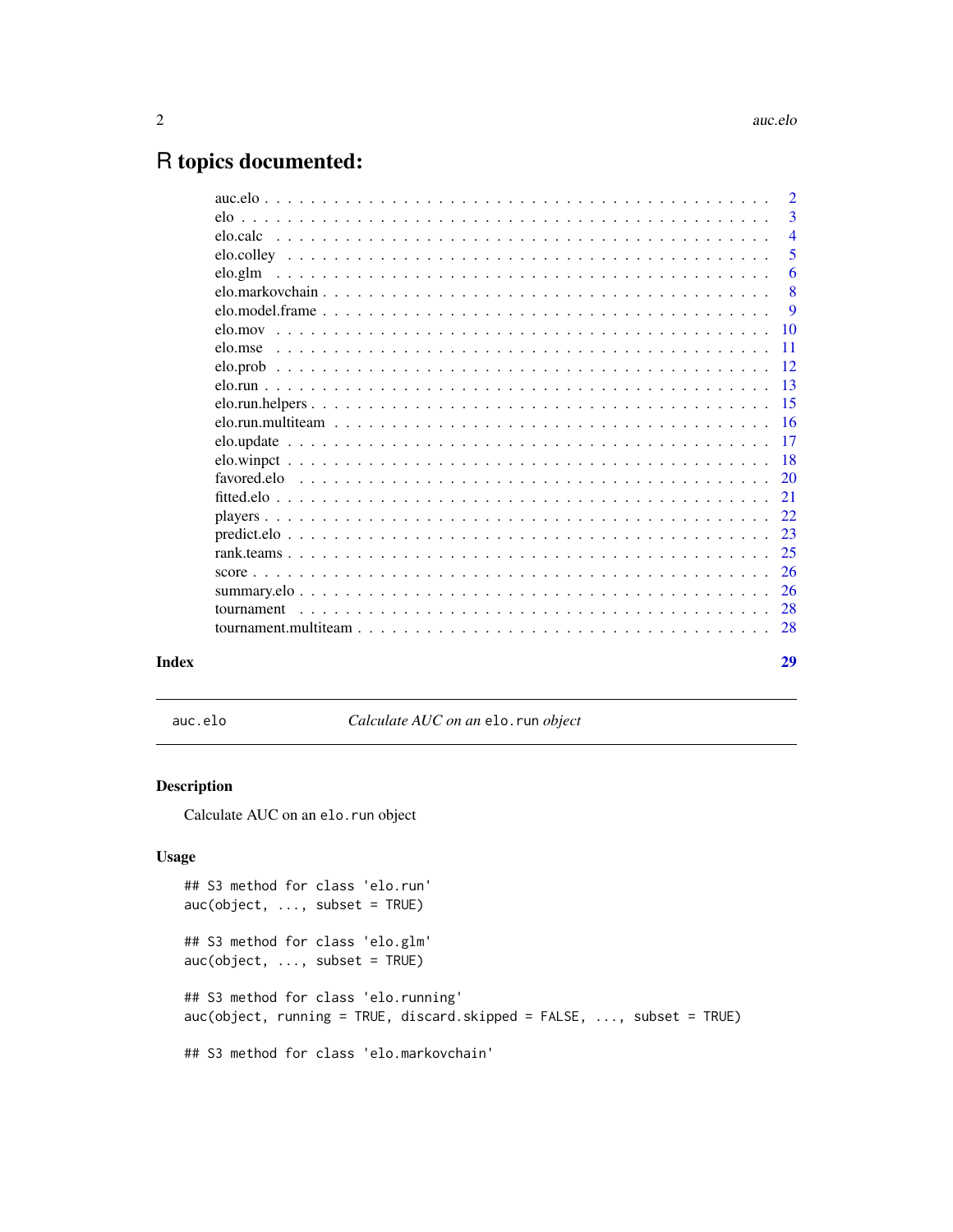```
elo 3
```

```
auc(objject, ..., subset = TRUE)## S3 method for class 'elo.winpct'
auc(object, ..., subset = TRUE)
## S3 method for class 'elo.colley'
auc(object, ..., subset = TRUE)
```
### Arguments

| object          | An object of class elo. run.                                                    |
|-----------------|---------------------------------------------------------------------------------|
| $\cdot$         | Other arguments (not used at this time).                                        |
| subset          | (optional) A vector of indices on which to calculate                            |
| running         | logical, denoting whether to use the running predicted values.                  |
| discard.skipped |                                                                                 |
|                 | Logical, denoting whether to ignore the skipped observations in the calculation |

#### Value

The AUC of the predicted Elo probabilities and the actual win results.

### References

Adapted from code here: [https://stat.ethz.ch/pipermail/r-help/2005-September/079872](https://stat.ethz.ch/pipermail/r-help/2005-September/079872.html). [html](https://stat.ethz.ch/pipermail/r-help/2005-September/079872.html)

#### See Also

pROC:[:auc](#page-0-0), [elo.run](#page-12-1).

elo *The Elo Package*

#### Description

An implementation of Elo ratings for general use in 'R'.

#### Functions

Listed below are the most useful functions available in elo:

[elo.prob](#page-11-1): Calculate the probability that team A beats team B.

[elo.update](#page-16-1): Calculate the update value for a given Elo matchup.

[elo.calc](#page-3-1): Calculate post-update Elo values.

[elo.run](#page-12-1): Calculate Elos for a series of matches.

[score](#page-25-1): Create a 1/0/0.5 win "indicator" based on two teams' scores.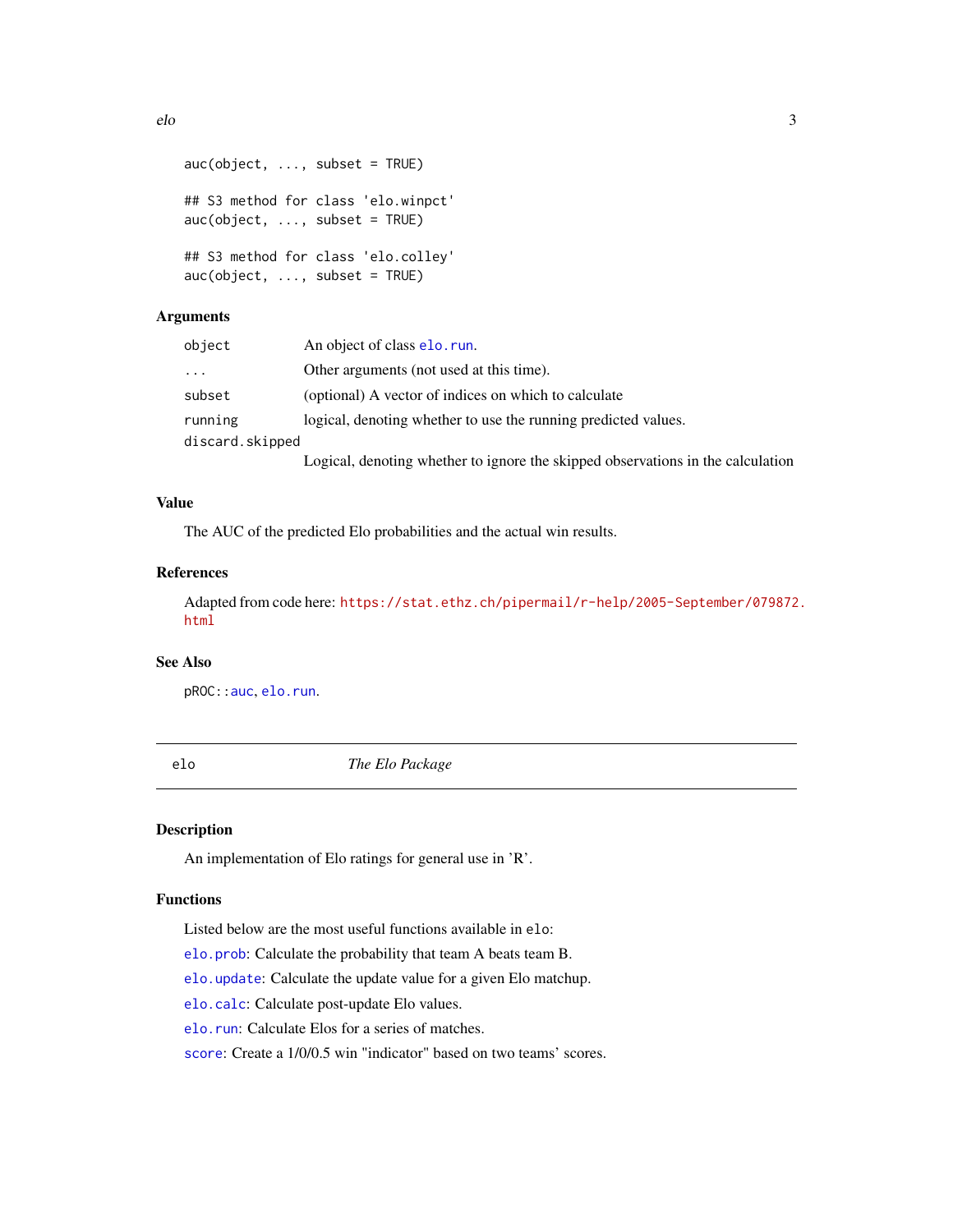### <span id="page-3-0"></span>Data

[tournament](#page-27-1): Mock data for examples.

### References

Elo, A. E. 1978. The Rating of Chess Players, Past and Present. New York: Arco.

### Examples

library(elo)

#### <span id="page-3-1"></span>elo.calc *Post-update Elo values*

#### Description

Calculate post-update Elo values. This is vectorized.

#### Usage

```
elo.calc(wins.A, ...)
## Default S3 method:
elo.calc(wins.A, elo.A, elo.B, k, ..., adjust.A = \theta, adjust.B = \theta)
## S3 method for class 'formula'
elo.calc(formula, data, na.action, subset, k = NULL, ...)
```
#### Arguments

| wins.A             | Numeric vector of wins by team A.                                        |
|--------------------|--------------------------------------------------------------------------|
| $\ddots$ .         | Other arguments (not in use at this time).                               |
| elo.A, elo.B       | Numeric vectors of elo scores.                                           |
| k                  | A constant k-value (or a vector, where appropriate).                     |
| adjust.A, adjust.B |                                                                          |
|                    | Numeric vectors to adjust elo. A and elo. B by.                          |
| formula            | A formula. See the help page for formulas for details.                   |
| data               | A data. frame in which to look for objects in formula.                   |
| na.action          | A function which indicates what should happen when the data contain NAs. |
| subset             | An optional vector specifying a subset of observations.                  |

#### Value

A data.frame with two columns, giving the new Elo values after each update.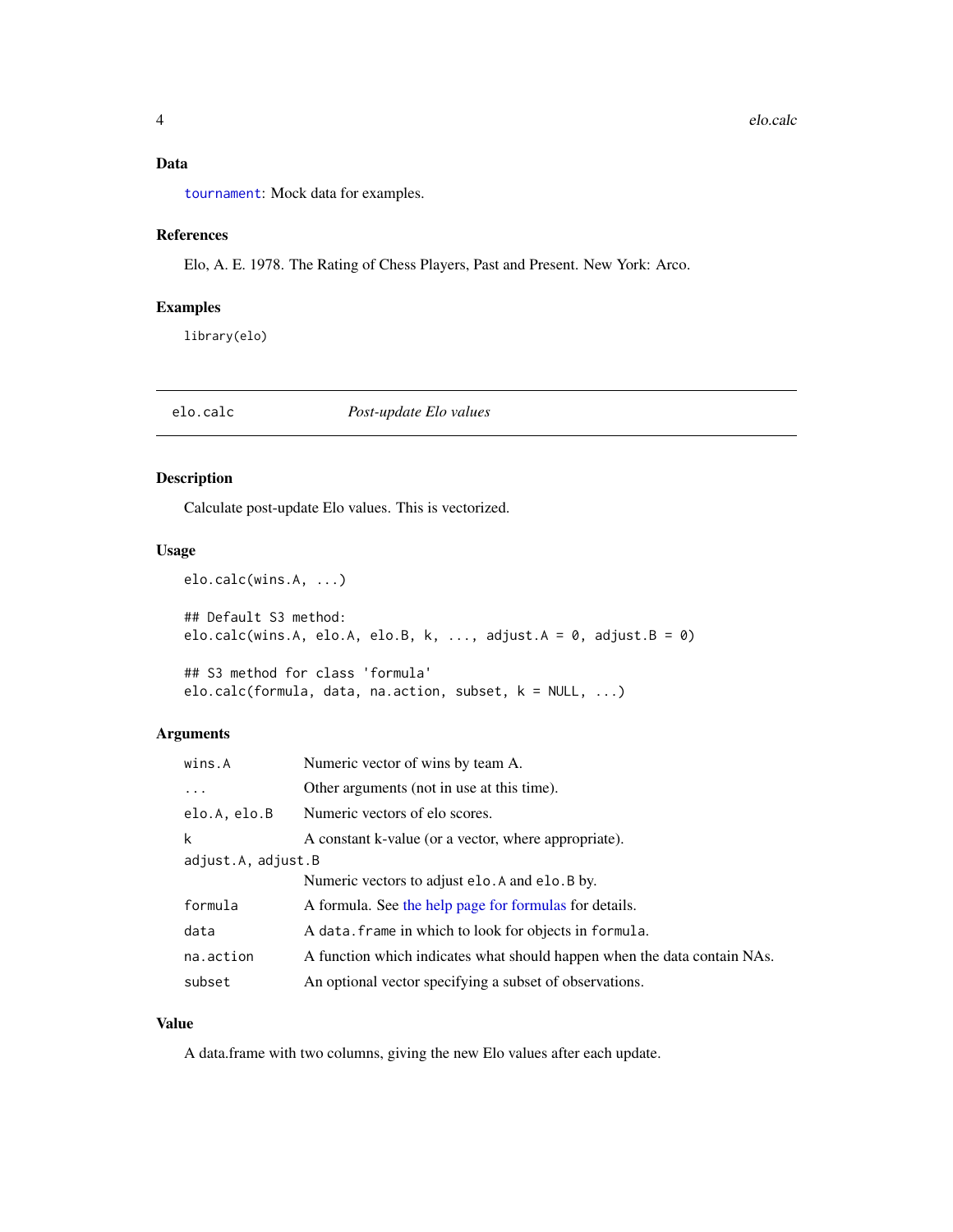#### <span id="page-4-0"></span>elo.colley 5

#### See Also

[elo.prob](#page-11-1), [elo.update](#page-16-1), elo.model.frame

#### Examples

```
elo.calc(c(1, 0), c(1500, 1500), c(1500, 1600), k = 20)
dat <- data.frame(wins.A = c(1, 0), elo.A = c(1500, 1500),
                  elo.B = c(1500, 1600), k = c(20, 20)elo.calc(wins.A \sim elo.A + elo.B + k(k), data = dat)
```
<span id="page-4-1"></span>elo.colley *Compute a Colley matrix model for a matchup.*

#### Description

Compute a Colley matrix model for a matchup.

#### Usage

```
elo.colley(
  formula,
 data,
  family = "binomial",
 weights,
 na.action,
 subset,
 k = 1,...,
 running = FALSE,
 skip = \theta)
```
#### Arguments

| formula     | A formula. See the help page for formulas for details.                                                          |
|-------------|-----------------------------------------------------------------------------------------------------------------|
| data        | A data. frame in which to look for objects in formula.                                                          |
| family      | Arguments passed to $g1m$ .                                                                                     |
| weights     | A vector of weights. Note that these weights are used in the Colley matrix<br>creation, but not the regression. |
| na.action   | A function which indicates what should happen when the data contain NAs.                                        |
| subset      | An optional vector specifying a subset of observations.                                                         |
| $\mathsf k$ | The fraction of a win to be assigned to the winning team. See "details".                                        |
| $\ddots$ .  | Arguments passed to $g1m$ .                                                                                     |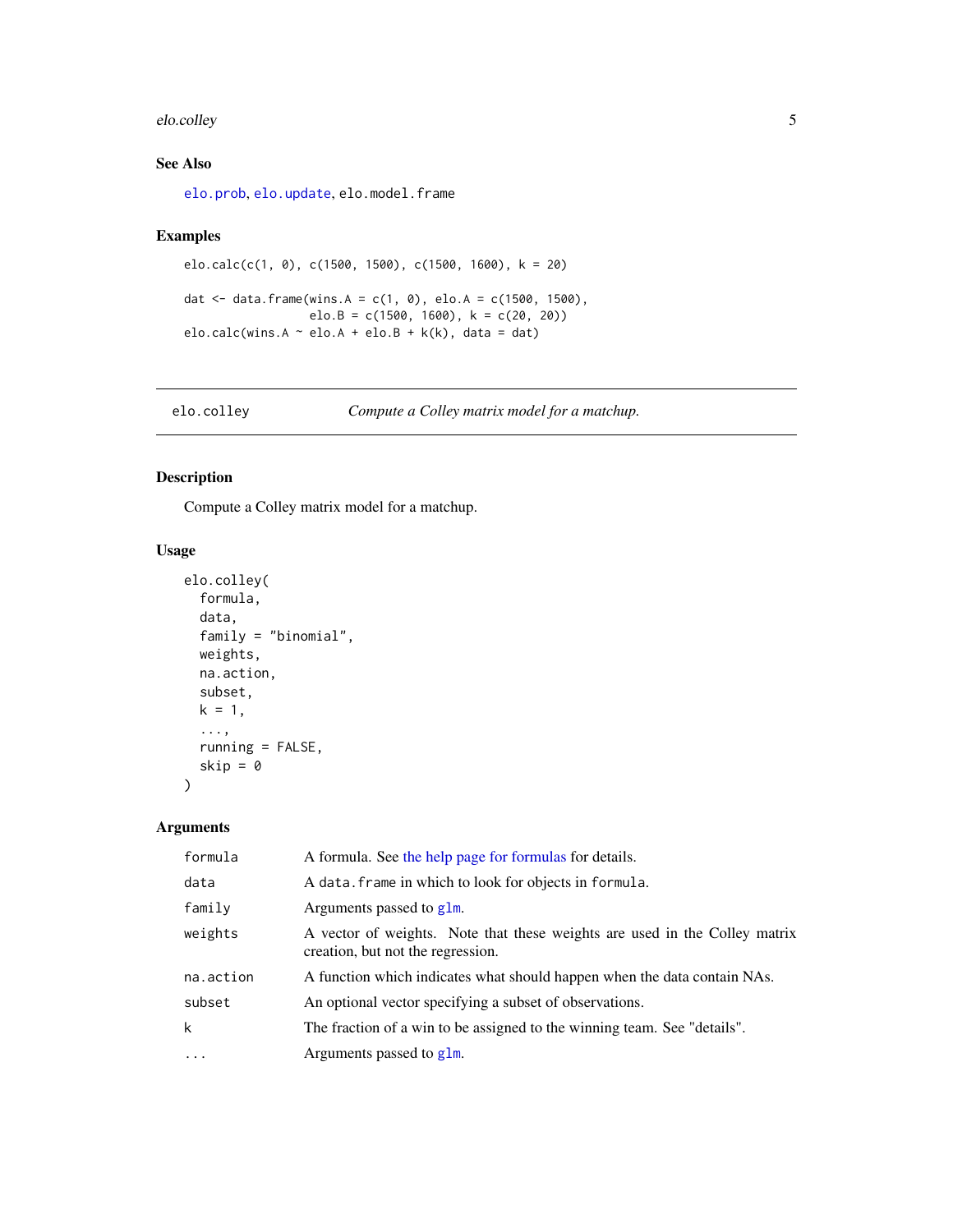<span id="page-5-0"></span>

| running | Logical, denoting whether to calculate "running" projected probabilities. If true,<br>a model is fit for group 1 on its own to predict group 2, then groups 1 and 2 to<br>predict 3, then groups 1 through 3 to predict 4, etc. Groups are determined in<br>formula. Omitting a group term re-runs a glm model to predict each observation<br>(a potentially time-consuming operation!) |
|---------|-----------------------------------------------------------------------------------------------------------------------------------------------------------------------------------------------------------------------------------------------------------------------------------------------------------------------------------------------------------------------------------------|
| skip    | Integer, denoting how many groups to skip before fitting the running models.<br>This is helpful if groups are small, where glm would have trouble converging<br>for the first few groups. The predicted values are then set to $0.5$ for the skipped<br>groups.                                                                                                                         |

#### Details

See the vignette for details on this method. The differences in assigned scores (from the coefficients of the Colley matrix regression) are fed into a logistic regression model to predict wins or (usually) a linear model to predict margin of victory. In this setting, 'k' indicates the fraction of a win to be assigned to the winning team (and the fraction of a loss to be assigned to the losing team); setting k = 1 (the default) emits the "Bias Free" ranking method presented by Colley. It is also possible to adjust the regression by setting the second argument of [adjust\(](#page-21-1)). As in [elo.glm](#page-5-1), the intercept represents the home-field advantage. Neutral fields can be indicated using the [neutral\(](#page-21-1)) function, which sets the intercept to 0.

#### References

Colley W.N. Colley's Bias Free College Football Ranking Method: The Colley Matrix Explained. 2002.

#### See Also

[glm](#page-0-0), [summary.elo.colley](#page-25-2), [score](#page-25-1), [mov](#page-9-1), [elo.model.frame](#page-8-1)

#### Examples

elo.colley(score(points.Home, points.Visitor) ~ team.Home + team.Visitor, data = tournament, subset = points.Home != points.Visitor)

<span id="page-5-1"></span>elo.glm *Compute a (usually logistic) regression model for a series of matches.*

#### Description

Compute a (usually logistic) regression model for a series of matches.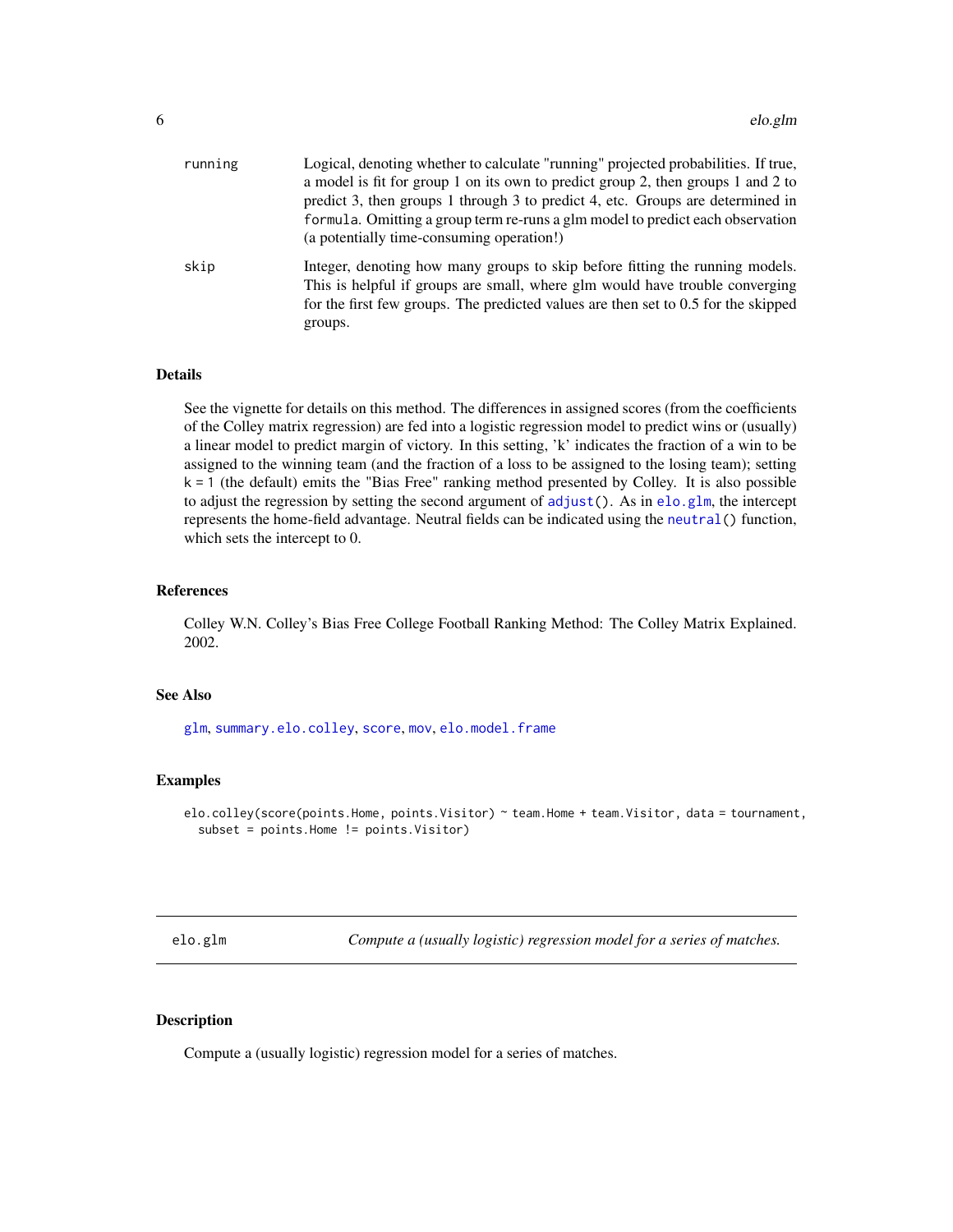#### <span id="page-6-0"></span>elo.glm 7

#### Usage

```
elo.glm(
  formula,
  data,
  family = "binomial",
  weights,
  na.action,
  subset,
  ...,
  running = FALSE,
  skip = \theta\lambda
```
#### Arguments

| formula                  | A formula. See the help page for formulas for details.                                                                                                                                                                                                                                                                                                                                  |
|--------------------------|-----------------------------------------------------------------------------------------------------------------------------------------------------------------------------------------------------------------------------------------------------------------------------------------------------------------------------------------------------------------------------------------|
| data                     | A data. frame in which to look for objects in formula.                                                                                                                                                                                                                                                                                                                                  |
| family, weights, $\dots$ |                                                                                                                                                                                                                                                                                                                                                                                         |
|                          | Arguments passed to glm.                                                                                                                                                                                                                                                                                                                                                                |
| na.action                | A function which indicates what should happen when the data contain NAs.                                                                                                                                                                                                                                                                                                                |
| subset                   | An optional vector specifying a subset of observations.                                                                                                                                                                                                                                                                                                                                 |
| running                  | Logical, denoting whether to calculate "running" projected probabilities. If true,<br>a model is fit for group 1 on its own to predict group 2, then groups 1 and 2 to<br>predict 3, then groups 1 through 3 to predict 4, etc. Groups are determined in<br>formula. Omitting a group term re-runs a glm model to predict each observation<br>(a potentially time-consuming operation!) |
| skip                     | Integer, denoting how many groups to skip before fitting the running models.<br>This is helpful if groups are small, where glm would have trouble converging<br>for the first few groups. The predicted values are then set to 0.5 for the skipped<br>groups.                                                                                                                           |

#### Details

The formula syntax is the same as other elo functions. A data.frame of indicator variables is built, where an entry is 1 if a team is home, 0 if a team didn't play, and -1 if a team is a visitor. Anything passed to [adjust\(](#page-21-1)) in formula is also put in the data.frame. A [glm](#page-0-0) model is then run to predict wins or margin of victory.

With this setup, the intercept represents the home-field advantage. Neutral fields can be indicated using the [neutral\(](#page-21-1)) function, which sets the intercept to 0.

Note that any weights specified in players() will be ignored.

This is essentially the Bradley-Terry model.

#### Value

An object of class c("elo.glm","glm"). If running==TRUE, the class "elo.glm.running" is prepended.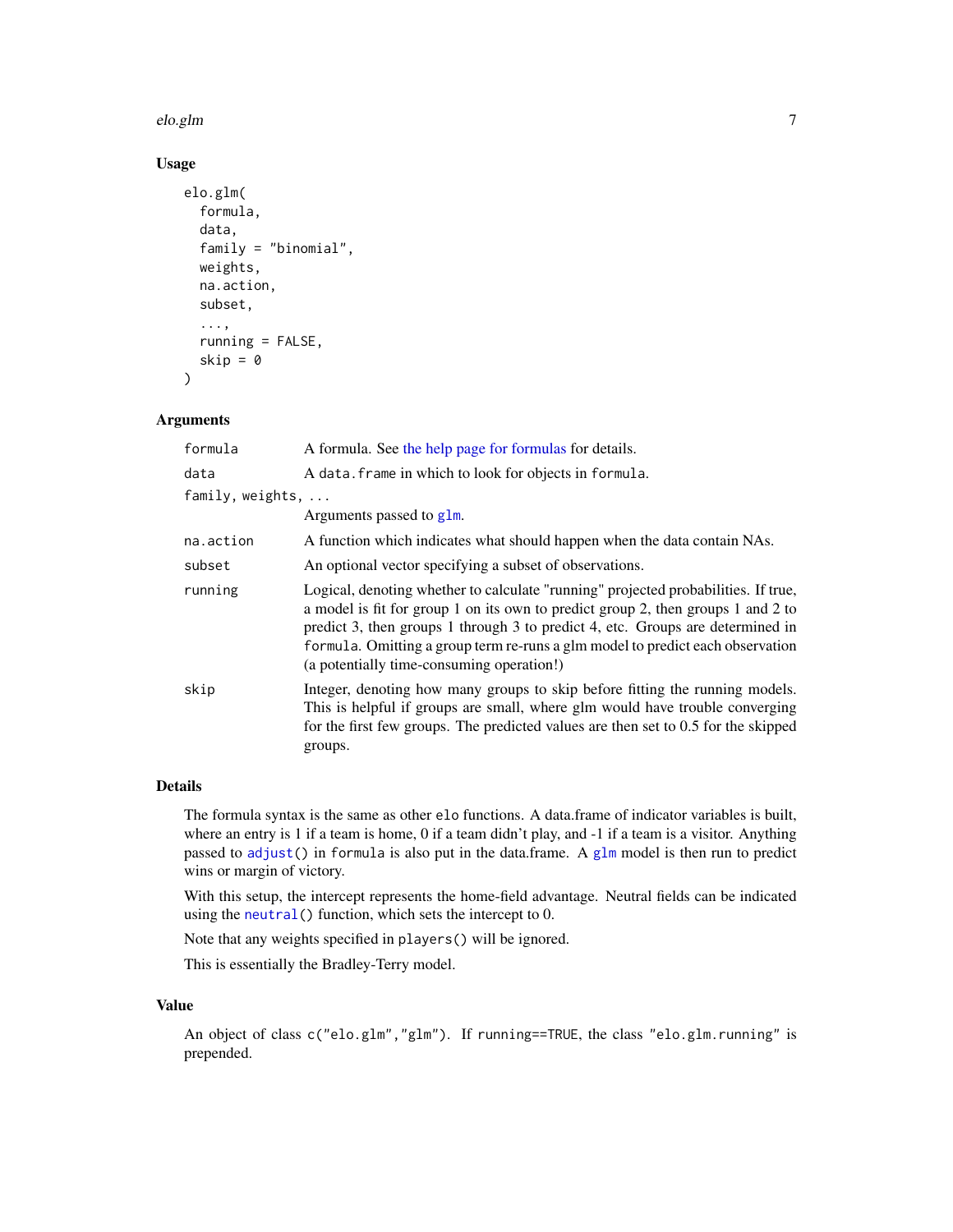#### <span id="page-7-0"></span>References

https://en.wikipedia.org/wiki/Bradley

#### See Also

[glm](#page-0-0), [summary.elo.glm](#page-25-2), [score](#page-25-1), [mov](#page-9-1), [elo.model.frame](#page-8-1)

#### Examples

```
data(tournament)
elo.glm(score(points.Home, points.Visitor) ~ team.Home + team.Visitor, data = tournament,
 subset = points.Home != points.Visitor)
elo.glm(mov(points.Home, points.Visitor) ~ team.Home + team.Visitor, data = tournament,
 family = "gaussian")
```
<span id="page-7-1"></span>elo.markovchain *Compute a Markov chain model for a series of matches.*

#### Description

Compute a Markov chain model for a series of matches.

#### Usage

```
elo.markovchain(
  formula,
  data,
  family = "binomial",
  weights,
  na.action,
  subset,
  k = NULL,...,
  running = FALSE,
  skip = 0
\mathcal{L}
```
#### Arguments

| formula   | A formula. See the help page for formulas for details.                                                      |
|-----------|-------------------------------------------------------------------------------------------------------------|
| data      | A data. frame in which to look for objects in formula.                                                      |
| family    | Arguments passed to glm.                                                                                    |
| weights   | A vector of weights. Note that these weights are used in the Markov Chain<br>model, but not the regression. |
| na.action | A function which indicates what should happen when the data contain NAs.                                    |
| subset    | An optional vector specifying a subset of observations.                                                     |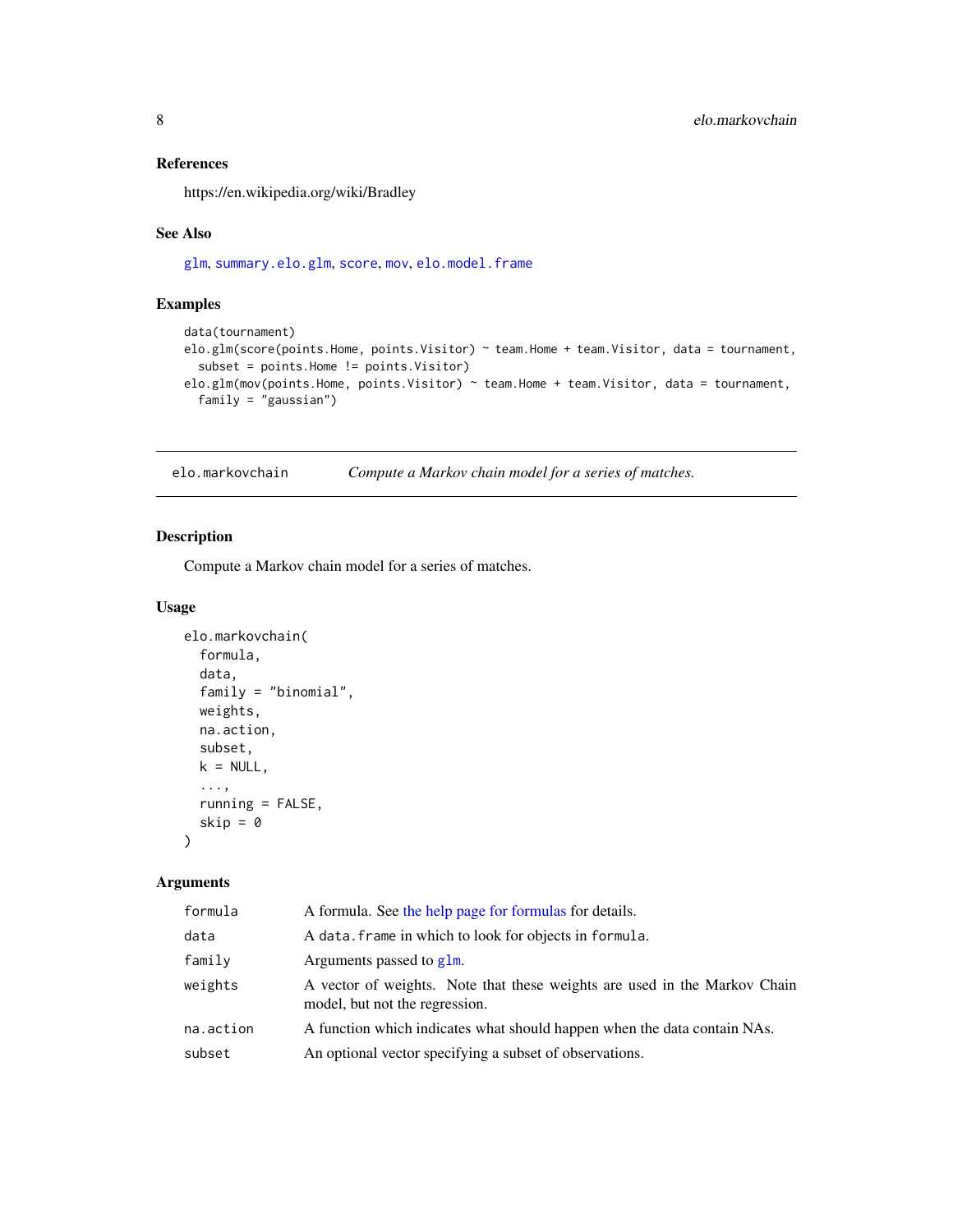<span id="page-8-0"></span>

| k         | The probability that the winning team is better given that they won. See details.                                                                                                                                                                                                                                                                                                       |
|-----------|-----------------------------------------------------------------------------------------------------------------------------------------------------------------------------------------------------------------------------------------------------------------------------------------------------------------------------------------------------------------------------------------|
| $\ddotsc$ | Arguments passed to g1m.                                                                                                                                                                                                                                                                                                                                                                |
| running   | Logical, denoting whether to calculate "running" projected probabilities. If true,<br>a model is fit for group 1 on its own to predict group 2, then groups 1 and 2 to<br>predict 3, then groups 1 through 3 to predict 4, etc. Groups are determined in<br>formula. Omitting a group term re-runs a glm model to predict each observation<br>(a potentially time-consuming operation!) |
| skip      | Integer, denoting how many groups to skip before fitting the running models.<br>This is helpful if groups are small, where glm would have trouble converging<br>for the first few groups. The predicted values are then set to 0.5 for the skipped<br>groups.                                                                                                                           |

#### Details

See the vignette for details on this method. The probabilities we call 'k' purely for convenience. The differences in assigned scores (from the stationary distribution pi) are fed into a logistic regression model to predict wins or (usually) a linear model to predict margin of victory. It is also possible to adjust the regression by setting the second argument of [adjust\(](#page-21-1)). As in [elo.glm](#page-5-1), the intercept represents the home-field advantage. Neutral fields can be indicated using the [neutral\(](#page-21-1)) function, which sets the intercept to 0.

Note that by assigning probabilities in the right way, this function emits the Logistic Regression Markov Chain model (LRMC).

#### References

Kvam, P. and Sokol, J.S. A logistic regression/Markov chain model for NCAA basketball. Naval Research Logistics. 2006. 53; 788-803.

#### See Also

[glm](#page-0-0), [summary.elo.markovchain](#page-25-2), [score](#page-25-1), [mov](#page-9-1), [elo.model.frame](#page-8-1)

#### Examples

```
elo.markovchain(score(points.Home, points.Visitor) ~ team.Home + team.Visitor, data = tournament,
  subset = points.Home != points.Visitor, k = 0.7)
```
elo.markovchain(mov(points.Home, points.Visitor) ~ team.Home + team.Visitor, family = "gaussian", data = tournament,  $k = 0.7$ )

<span id="page-8-1"></span>elo.model.frame *Interpret formulas in* elo *functions*

#### Description

A helper function to create the model. frame for many elo functions.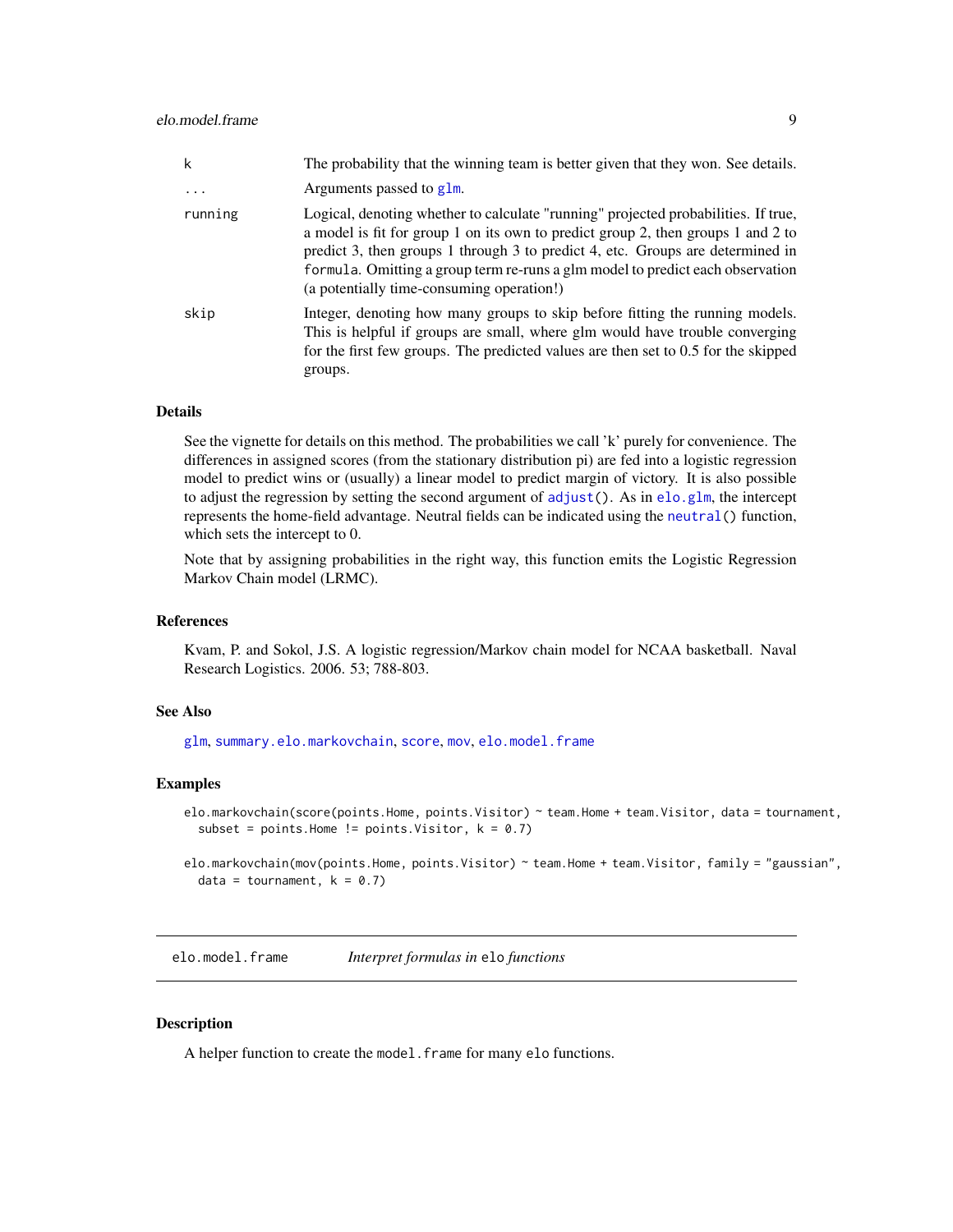#### <span id="page-9-0"></span>Usage

```
elo.model.frame(
  formula,
 data,
 na.action,
 subset,
 k = NULL,...,
 required.vars = "elos",
 wan.k = TRUE,ncol.k = 1,
 ncol.elos = 2
)
```
### Arguments

| formula       | A formula. See the help page for formulas for details.                                                                                   |
|---------------|------------------------------------------------------------------------------------------------------------------------------------------|
| data          | A data. frame in which to look for objects in formula.                                                                                   |
| na.action     | A function which indicates what should happen when the data contain NAs.                                                                 |
| subset        | An optional vector specifying a subset of observations.                                                                                  |
| k             | A constant k-value (or a vector, where appropriate).                                                                                     |
| $\ddots$      | Other arguments (not in use at this time).                                                                                               |
| required.vars | One or more of c("wins", "elos", "k", "group", "regress"), denoting which<br>variables are required to appear in the final model. frame. |
| warn.k        | Should a warning be issued if k is specified as an argument and in formula?                                                              |
| ncol.k        | How many columns (NCOL) should k have?                                                                                                   |
| ncol.elos     | How many Elo columns are expected?                                                                                                       |
|               |                                                                                                                                          |

### See Also

[elo.run](#page-12-1), [elo.calc](#page-3-1), [elo.update](#page-16-1), [elo.prob](#page-11-1)

| Create a "margin of victory" column<br>elo.mov |  |
|------------------------------------------------|--|
|------------------------------------------------|--|

### <span id="page-9-1"></span>Description

Create a "margin of victory" based on two teams' scores

#### Usage

mov(score.A, score.B = 0)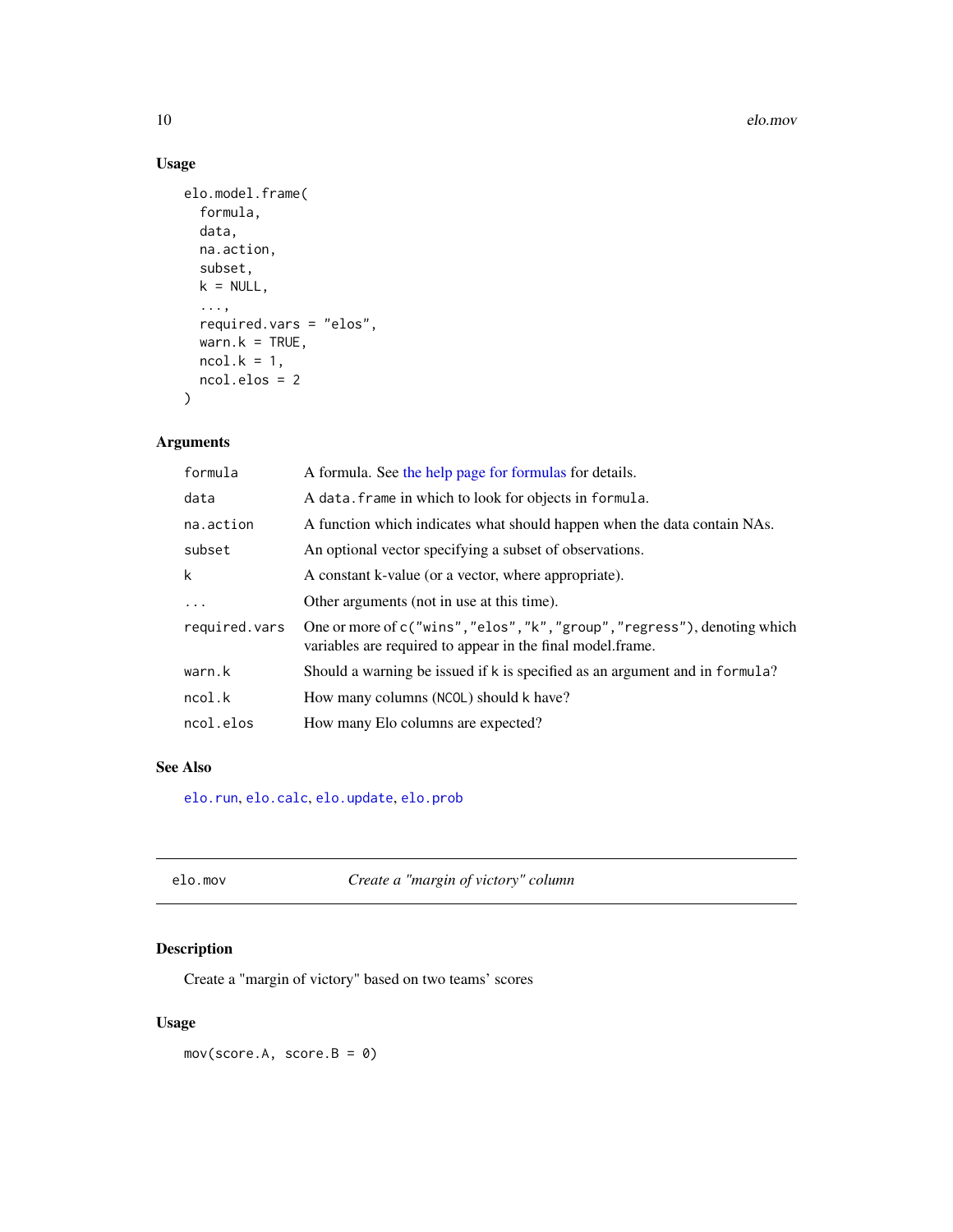#### <span id="page-10-0"></span>elo.mse and the set of the set of the set of the set of the set of the set of the set of the set of the set of the set of the set of the set of the set of the set of the set of the set of the set of the set of the set of t

#### Arguments

| score.A | Numeric; the score of the first team. Alternatively, this can be a pre-computed<br>margin of victory which will get compared to 0. |
|---------|------------------------------------------------------------------------------------------------------------------------------------|
| score.B | Numeric; the score of the second team; default is $0$ , in case score. A is already<br>a margin of victory                         |

#### Value

An object with class "elo.mov", denoting score.A = score.B.

#### See Also

[score](#page-25-1)

#### Examples

mov(12, 10) mov(10, 10) mov(10, 12)

elo.mse *Calculate the mean square error*

#### <span id="page-10-1"></span>Description

Calculate the mean square error (Brier score) for a model.

```
mse(object, ..., subset = TRUE)brier(object, ..., subset = TRUE)
## S3 method for class 'elo.run'
mse(object, ..., subset = TRUE)
## S3 method for class 'elo.glm'
mse(object, ..., subset = TRUE)
## S3 method for class 'elo.running'
mse(object, running = TRUE, discard.skipped = FALSE, ..., subset = TRUE)
## S3 method for class 'elo.markovchain'
mse(object, ..., subset = TRUE)
## S3 method for class 'elo.winpct'
mse(object, ..., subset = TRUE)
```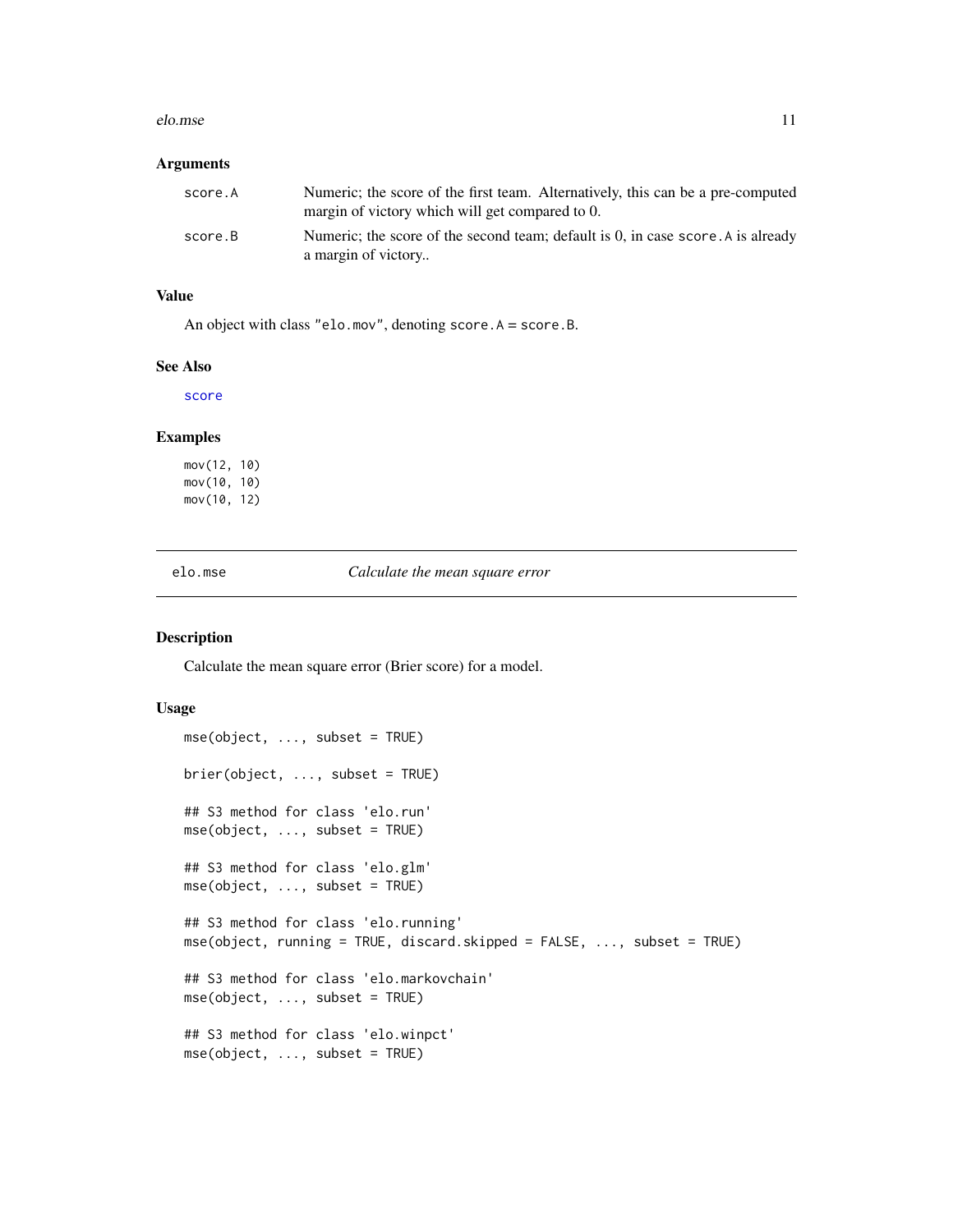```
## S3 method for class 'elo.colley'
mse(object, ..., subset = TRUE)
```
#### Arguments

| object          | An object                                                                       |
|-----------------|---------------------------------------------------------------------------------|
| .               | Other arguments (not used at this time).                                        |
| subset          | (optional) A vector of indices on which to calculate                            |
| running         | logical, denoting whether to use the running predicted values.                  |
| discard.skipped |                                                                                 |
|                 | Logical, denoting whether to ignore the skipped observations in the calculation |

#### Details

Even though logistic regressions don't use the MSE on the y=0/1 scale, it can still be informative. Note that the S3 method is mse.

<span id="page-11-1"></span>elo.prob *Elo probability*

#### Description

Calculate the probability that team A beats team B. This is vectorized.

#### Usage

```
elo.prob(elo.A, ...)
## Default S3 method:
elo.prob(elo.A, elo.B, ..., elos = NULL, adjust.A = 0, adjust.B = 0)
## S3 method for class 'formula'
elo.prob(formula, data, na.action, subset, ..., elos = NULL)
## S3 method for class 'elo.multiteam.matrix'
elo.prob(elo.A, ..., elos = NULL)
```
#### Arguments

| elo.A. elo.B | Numeric vectors of elo scores, or else vectors of teams.                                        |
|--------------|-------------------------------------------------------------------------------------------------|
| .            | Other arguments (not in use at this time).                                                      |
| elos         | An optional named vector containing Elo ratings for all teams in formula or<br>elo.A and elo.B. |
| adjust.A     | Numeric vectors to adjust elo. A and elo. B by.                                                 |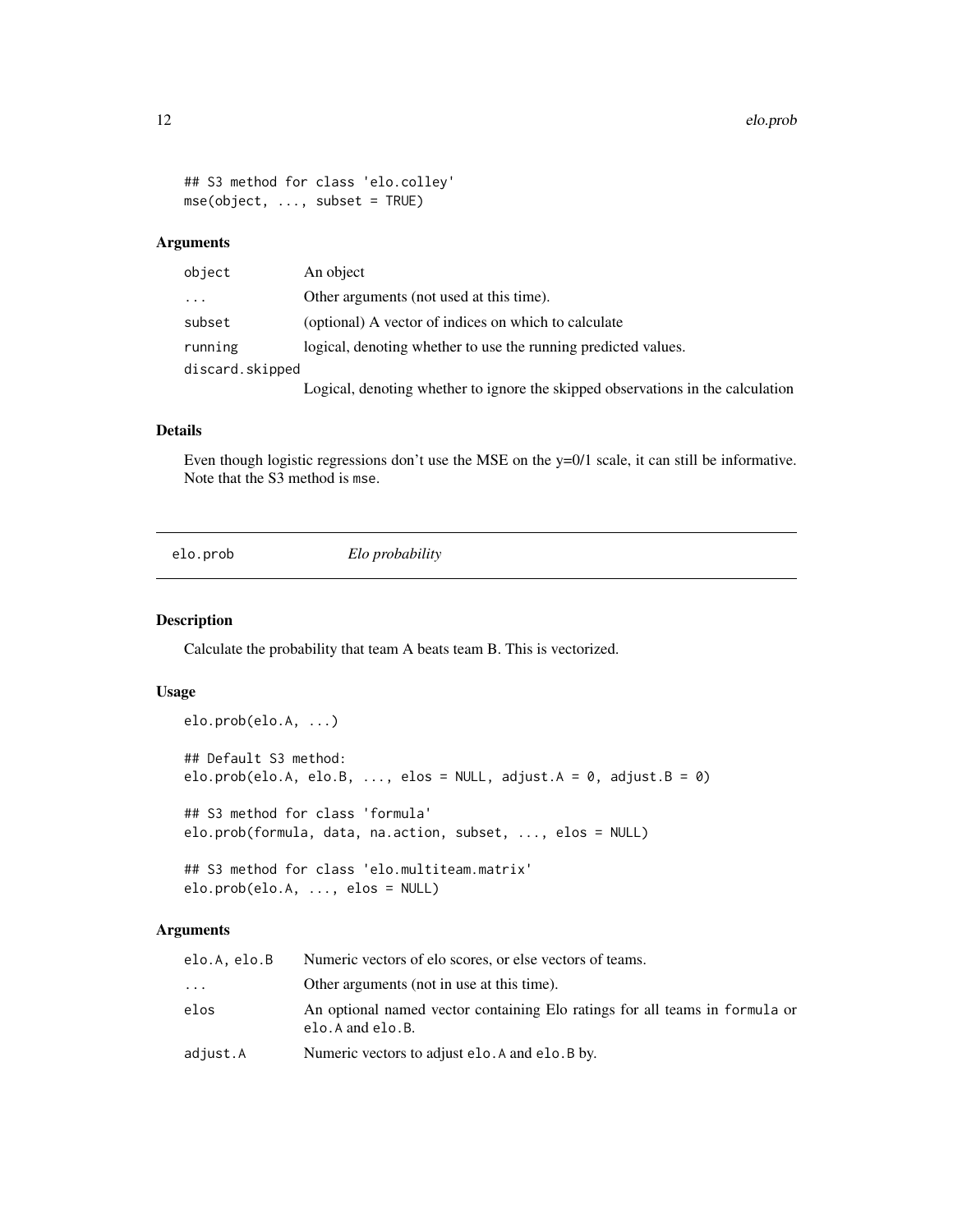#### <span id="page-12-0"></span>elo.run 13

| adjust.B  | Numeric vectors to adjust elo. A and elo. B by.                          |
|-----------|--------------------------------------------------------------------------|
| formula   | A formula. See the help page for formulas for details.                   |
| data      | A data. frame in which to look for objects in formula.                   |
| na.action | A function which indicates what should happen when the data contain NAs. |
| subset    | An optional vector specifying a subset of observations.                  |

#### Details

Note that formula can be missing the wins. A component. If present, it's ignored by [elo.model.frame](#page-8-1).

#### Value

A vector of Elo probabilities.

#### See Also

[elo.update](#page-16-1), [elo.calc](#page-3-1), elo.model.frame

#### Examples

```
elo.prob(1500, 1500)
elo.prob(c(1500, 1500), c(1500, 1600))
dat <- data.frame(wins.A = c(1, 0), elo.A = c(1500, 1500),
                  elo.B = c(1500, 1600), k = c(20, 20))
elo.prob( \sim elo.A + elo.B, data = dat)
## Also works to include the wins and k:
elo.prob(wins.A \sim elo.A + elo.B + k(k), data = dat)
## Also allows teams
elo.prob(c("A", "B"), c("C", "C"), elos = c(A = 1500, B = 1600, C = 1500))
```
<span id="page-12-1"></span>elo.run *Calculate running Elos for a series of matches.*

#### Description

Calculate running Elos for a series of matches.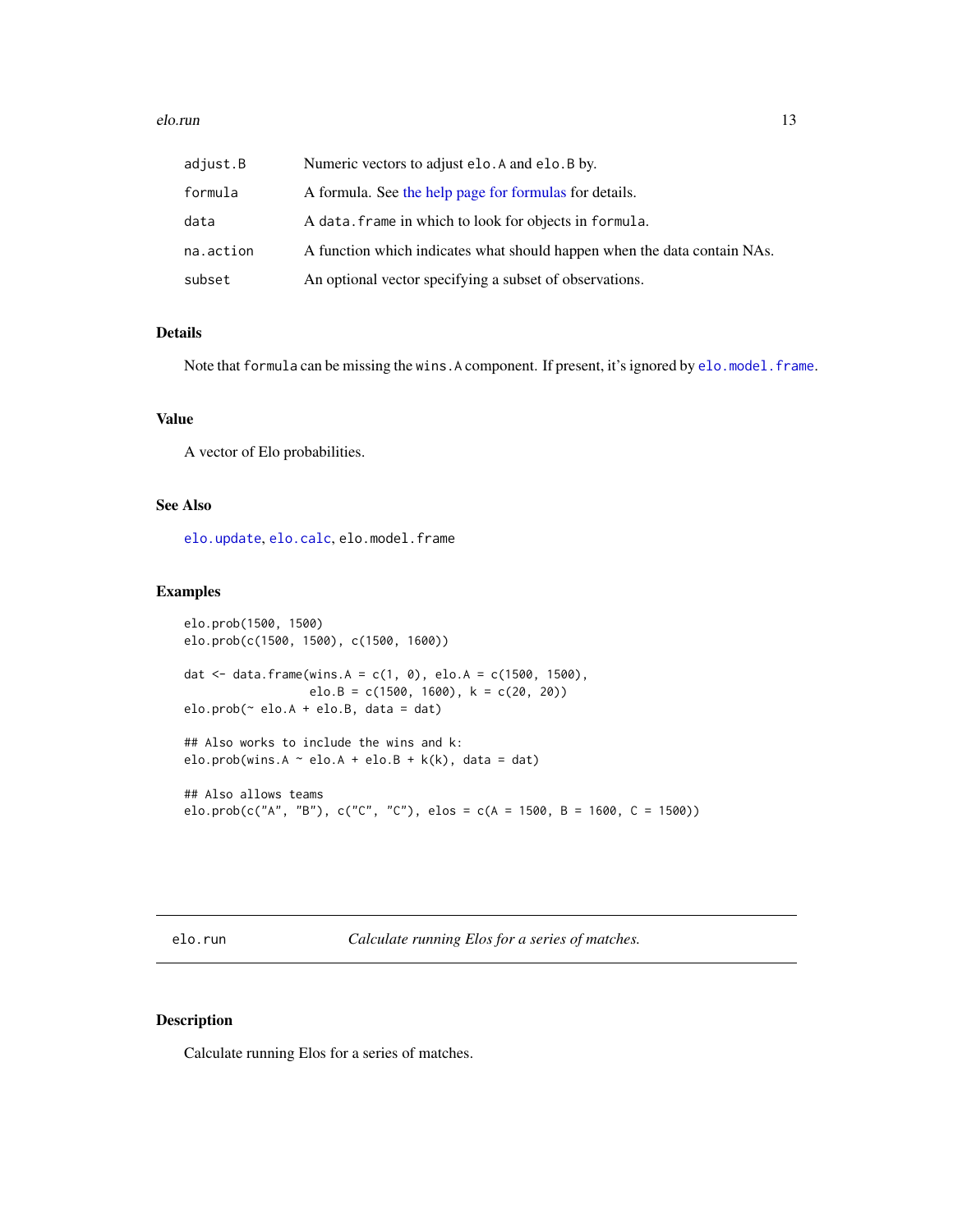<span id="page-13-0"></span>14 elo.run el antico de la contrada de la contrada de la contrada de la contrada de la contrada de la contrada de la contrada de la contrada de la contrada de la contrada de la contrada de la contrada de la contrada de la

#### Usage

```
elo.run(
  formula,
  data,
  na.action,
  subset,
  k = NULL,initial.elos = NULL,
  ...,
  prob.fun = elo.prob,
  update.fun = elo.update,
  verbose = TRUE
\mathcal{L}
```
#### Arguments

| formula      | A formula. See the help page for formulas for details.                                                                                                                                                                                                                                 |
|--------------|----------------------------------------------------------------------------------------------------------------------------------------------------------------------------------------------------------------------------------------------------------------------------------------|
| data         | A data. frame in which to look for objects in formula.                                                                                                                                                                                                                                 |
| na.action    | A function which indicates what should happen when the data contain NAs.                                                                                                                                                                                                               |
| subset       | An optional vector specifying a subset of observations.                                                                                                                                                                                                                                |
| k            | A constant k-value (or a vector, where appropriate).                                                                                                                                                                                                                                   |
| initial.elos | An optional named vector containing initial Elo ratings for all teams in formula.<br>If a single (unnamed) value is supplied, that value is applied to all teams. NULL<br>(the default) sets all Elos to 1500.                                                                         |
|              | Other arguments (not used at this time).                                                                                                                                                                                                                                               |
| prob.fun     | A function with at least 4 arguments: elo.A, elo.B, adjust.A, and adjust.B. It<br>should return a predicted probability that team A wins. The values passed in<br>will be scalars, and a scalar is expected as output.                                                                 |
| update.fun   | A function with at least 6 arguments: the same as elo. update. default. The<br>function takes in the Elos, the win indicator, k, and any adjustments, and returns<br>a value by which to update the Elos. The values passed in will be scalars, and a<br>scalar is expected as output. |
| verbose      | Should a message be issued when R is used (over $C_{++}$ )?                                                                                                                                                                                                                            |
|              |                                                                                                                                                                                                                                                                                        |

#### Details

elo.run is run two different ways: the first (default) uses C++ and may be up to 50 times faster, while the second (when prob. fun or update. fun are specified) uses R but also supports custom update functions. Prefer the first unless you really need a custom update function.

#### Value

An object of class "elo.run" or class "elo.run.regressed".

### See Also

[score](#page-25-1), [elo.run.helperse](#page-14-1)lo.run helpers, [elo.calc](#page-3-1), [elo.update](#page-16-1), [elo.prob](#page-11-1), [elo.model.frame](#page-8-1).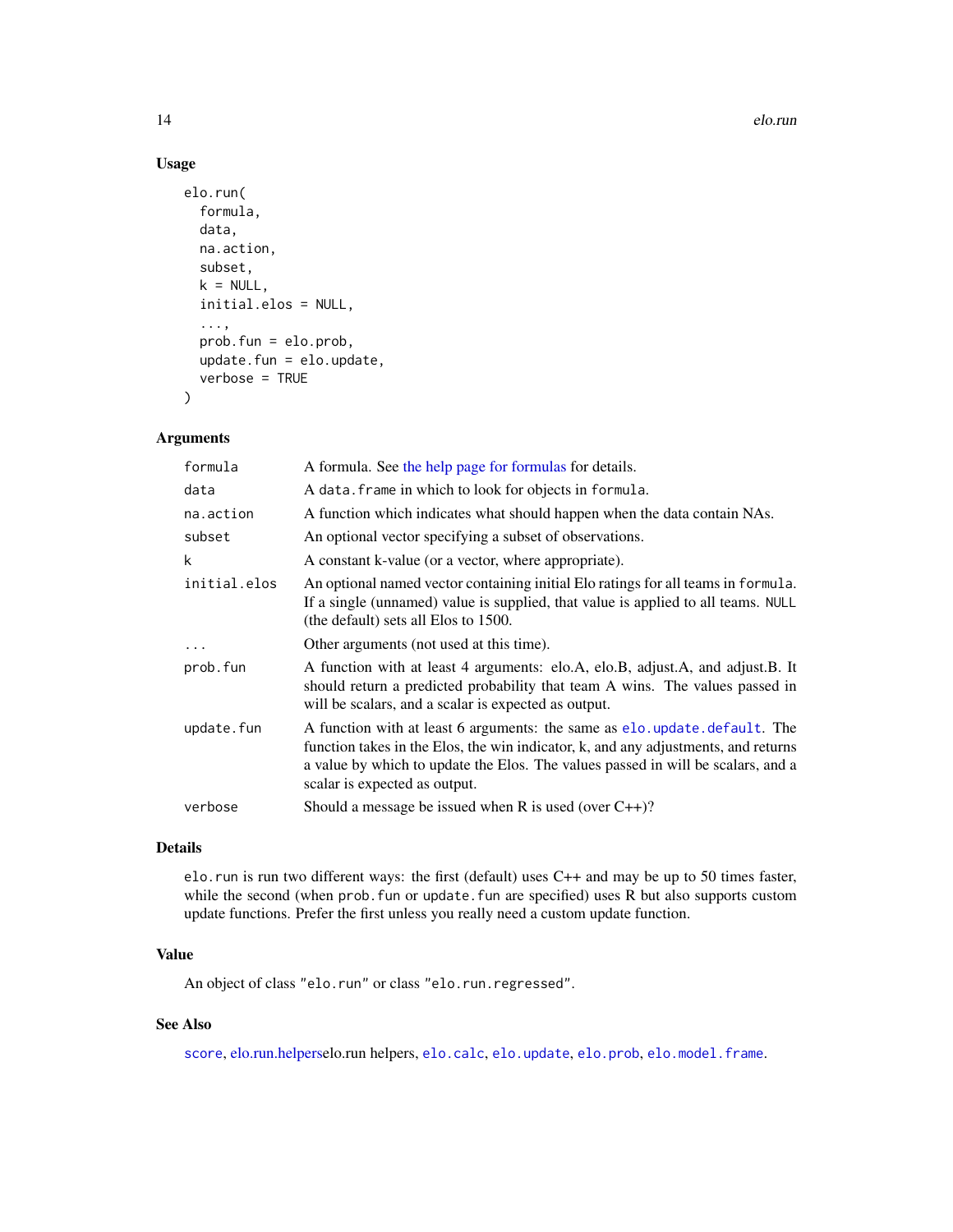#### <span id="page-14-0"></span>elo.run.helpers 15

#### Examples

```
data(tournament)
elo.run(score(points.Home, points.Visitor) ~ team.Home + team.Visitor,
       data = tournament, k = 20# Create non-constant 'k'
elo.run(score(points.Home, points.Visitor) ~ team.Home + team.Visitor +
       k(20 * log(abs(points) + point s), data = tournament)
# Adjust Elo for, e.g., home-field advantage
elo.run(score(points.Home, points.Visitor) ~ adjust(team.Home, 30) + team.Visitor,
       data = tournament, k = 20tournament$home.field <- 30
elo.run(score(points.Home, points.Visitor) ~ adjust(team.Home, home.field) + team.Visitor,
       data = tournament, k = 20# Regress the Elos back toward 1500 at the end of the half-season
elo.run(score(points.Home, points.Visitor) ~ adjust(team.Home, 30) +
       team.Visitor + regress(half, 1500, 0.2), data = tournament, k = 20)
```
<span id="page-14-1"></span>elo.run.helpers *Helper functions for* elo.run

#### <span id="page-14-2"></span>Description

as.matrix converts an Elo object into a matrix of running Elos. These are the Elos at the time of grouping, but before any regression takes place.

```
## S3 method for class 'elo.run'
as.matrix(x, \ldots)## S3 method for class 'elo.run.regressed'
as.matrix(x, \ldots)## S3 method for class 'elo.run'
as.data.frame(x, ...)
final.elos(x, ...)
## S3 method for class 'elo.run'
final.elos(x, ...)
## S3 method for class 'elo.run.regressed'
final.elos(x, regressed = FALSE, ...)
```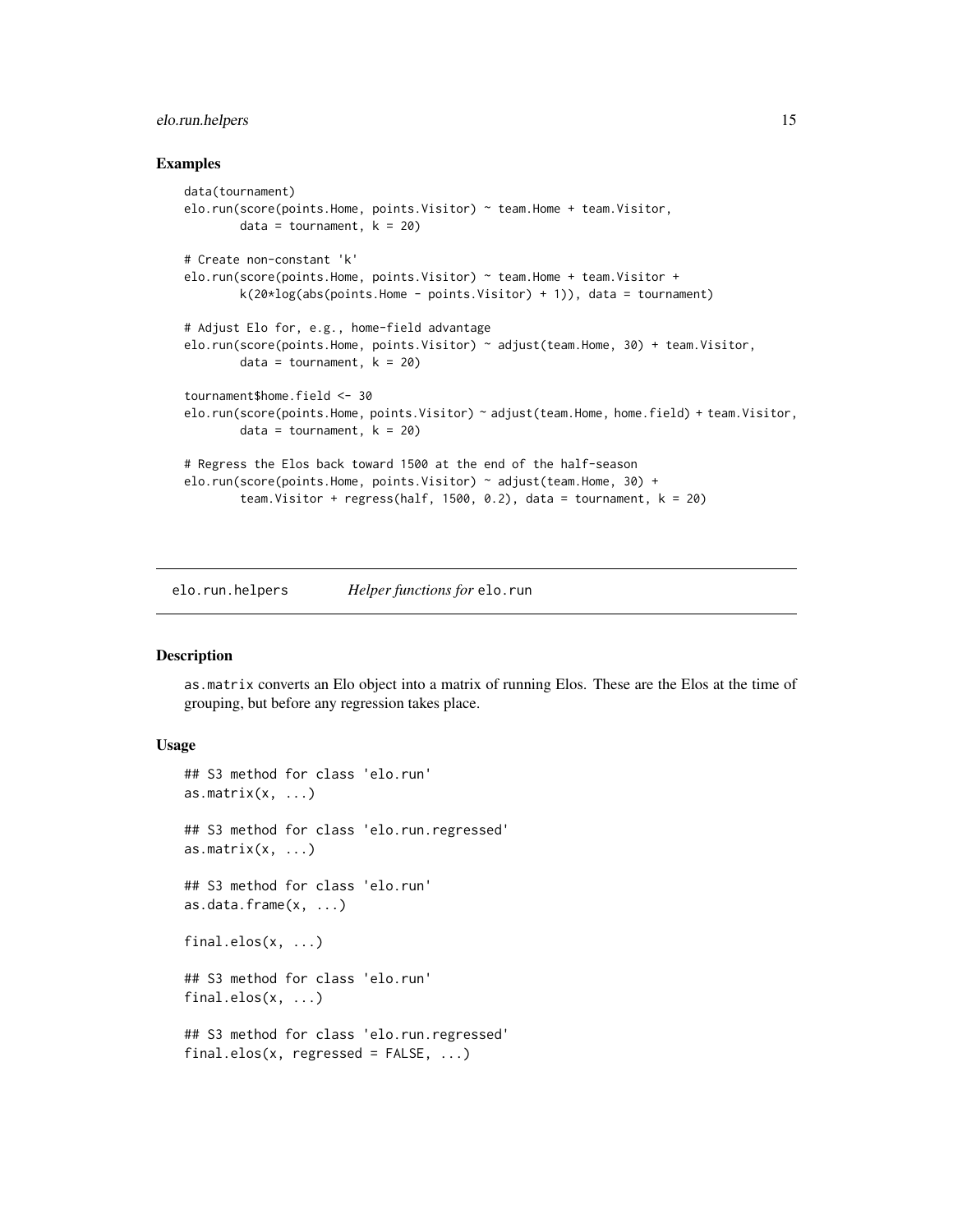#### <span id="page-15-0"></span>Arguments

| x.        | An object of class "elo.run" or class "elo.run.regressed".                                                                                                                                                                                                  |
|-----------|-------------------------------------------------------------------------------------------------------------------------------------------------------------------------------------------------------------------------------------------------------------|
| .         | Other arguments (Not in use at this time).                                                                                                                                                                                                                  |
| regressed | Logical, denoting whether to use the post-regressed (TRUE) or pre-regressed<br>(FALSE) final Elos. Note that TRUE only makes sense when the final Elos were<br>regressed one last time (i.e., if the last element of the regress()) vector yields<br>TRUE). |

#### Details

as.data.frame converts the "elos" component of an object from [elo.run](#page-12-1) into a data.frame.

final.elos is a generic function to extract the last Elo per team.

#### Value

A matrix, a data.frame, or a named vector.

#### See Also

[elo.run](#page-12-1)

#### Examples

```
e <- elo.run(score(points.Home, points.Visitor) ~ team.Home + team.Visitor + group(week),
            data = tournament, k = 20head(as.matrix(e))
str(as.data.frame(e))
final.elos(e)
```
<span id="page-15-1"></span>elo.run.multiteam *Calculate running Elos for a series of multi-team matches.*

#### Description

Calculate running Elos for a series of multi-team matches.

```
elo.run.multiteam(
  formula,
  data,
  na.action,
  subset,
  k = NULL,initial.elos = NULL,
  ...
\mathcal{L}
```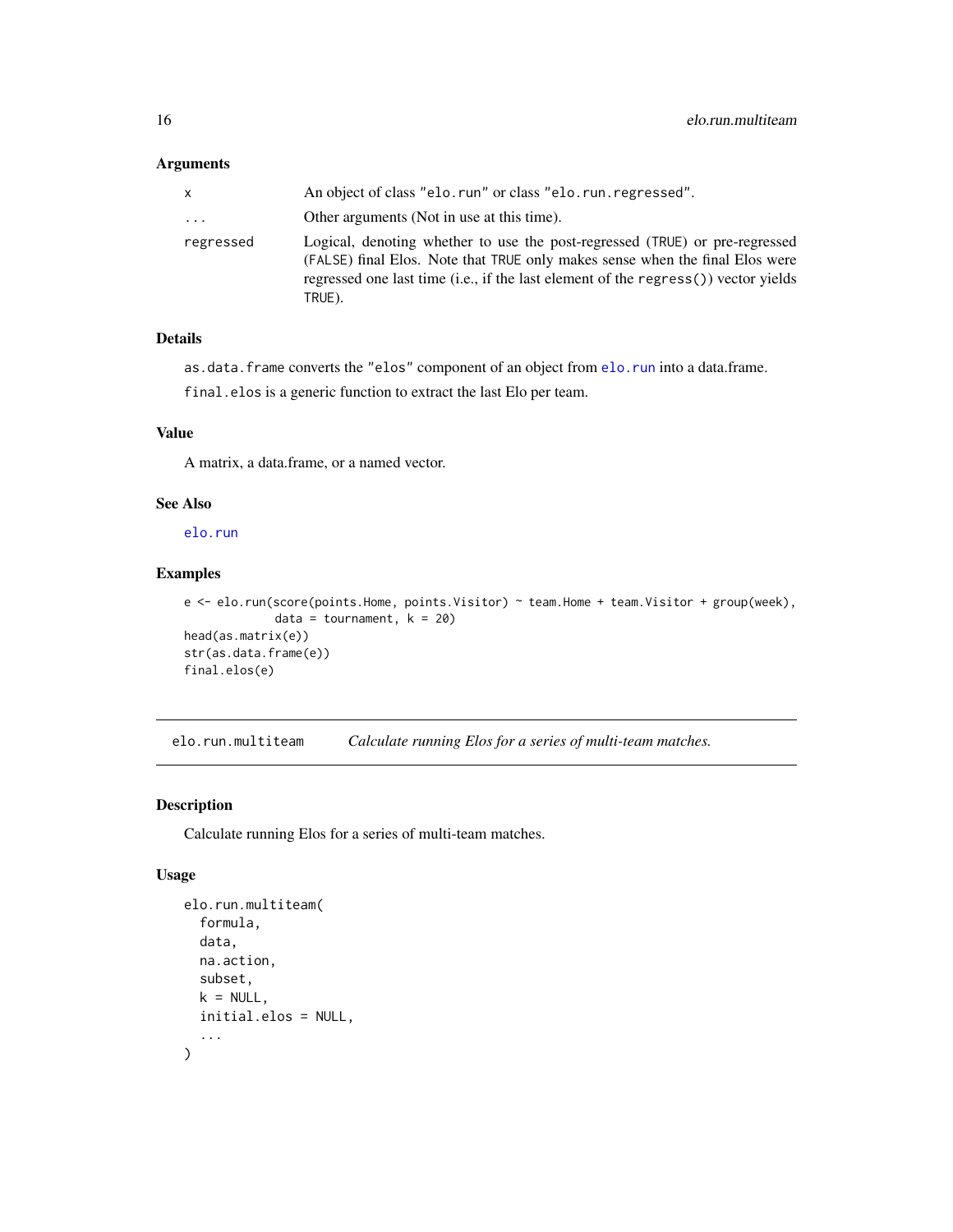#### <span id="page-16-0"></span>elo.update 17

#### Arguments

| formula      | A one-sided formula with a multiteam() object. See also the the help page for<br>formulas for details.                                                                                                         |
|--------------|----------------------------------------------------------------------------------------------------------------------------------------------------------------------------------------------------------------|
| data         | A data. frame in which to look for objects in formula.                                                                                                                                                         |
| na.action    | A function which indicates what should happen when the data contain NAs.                                                                                                                                       |
| subset       | An optional vector specifying a subset of observations.                                                                                                                                                        |
| k            | A constant k-value (or a vector, where appropriate).                                                                                                                                                           |
| initial.elos | An optional named vector containing initial Elo ratings for all teams in formula.<br>If a single (unnamed) value is supplied, that value is applied to all teams. NULL<br>(the default) sets all Elos to 1500. |
| .            | Other arguments (not used at this time).                                                                                                                                                                       |

#### Details

This is like [elo.run](#page-12-1) (and in fact it runs elo.run in the background). The formula takes a [multiteam\(](#page-21-1)) object, which assumes that teams "win" in a well-ordered ranking. It assumes that the first place team beats all other teams, that the second place team loses to the first but beats the others, etc. In that regard, elo.run.multiteam reduces to elo.run when the number of teams (ncol(multiteam())) is 2

However, this is less flexible than elo.run, because (1) there cannot be ties; (2) it does not accept adjustments; and  $(3)$  k is constant within a "game"

#### Examples

```
data(tournament.multiteam)
elo.run.multiteam(~ multiteam(Place_1, Place_2, Place_3, Place_4),
                  data = tournament.multiteam, subset = -28, k = 20)
```
<span id="page-16-1"></span>elo.update *Elo updates*

#### <span id="page-16-2"></span>Description

Calculate the update value for a given Elo matchup. This is used in [elo.calc](#page-3-1), which reports the post-update Elo values. This is vectorized.

```
elo.update(wins.A, ...)
## Default S3 method:
elo.update(wins.A, elo.A, elo.B, k, ..., adjust.A = 0, adjust.B = 0)
## S3 method for class 'formula'
elo.update(formula, data, na.action, subset, k = NULL, ...)
```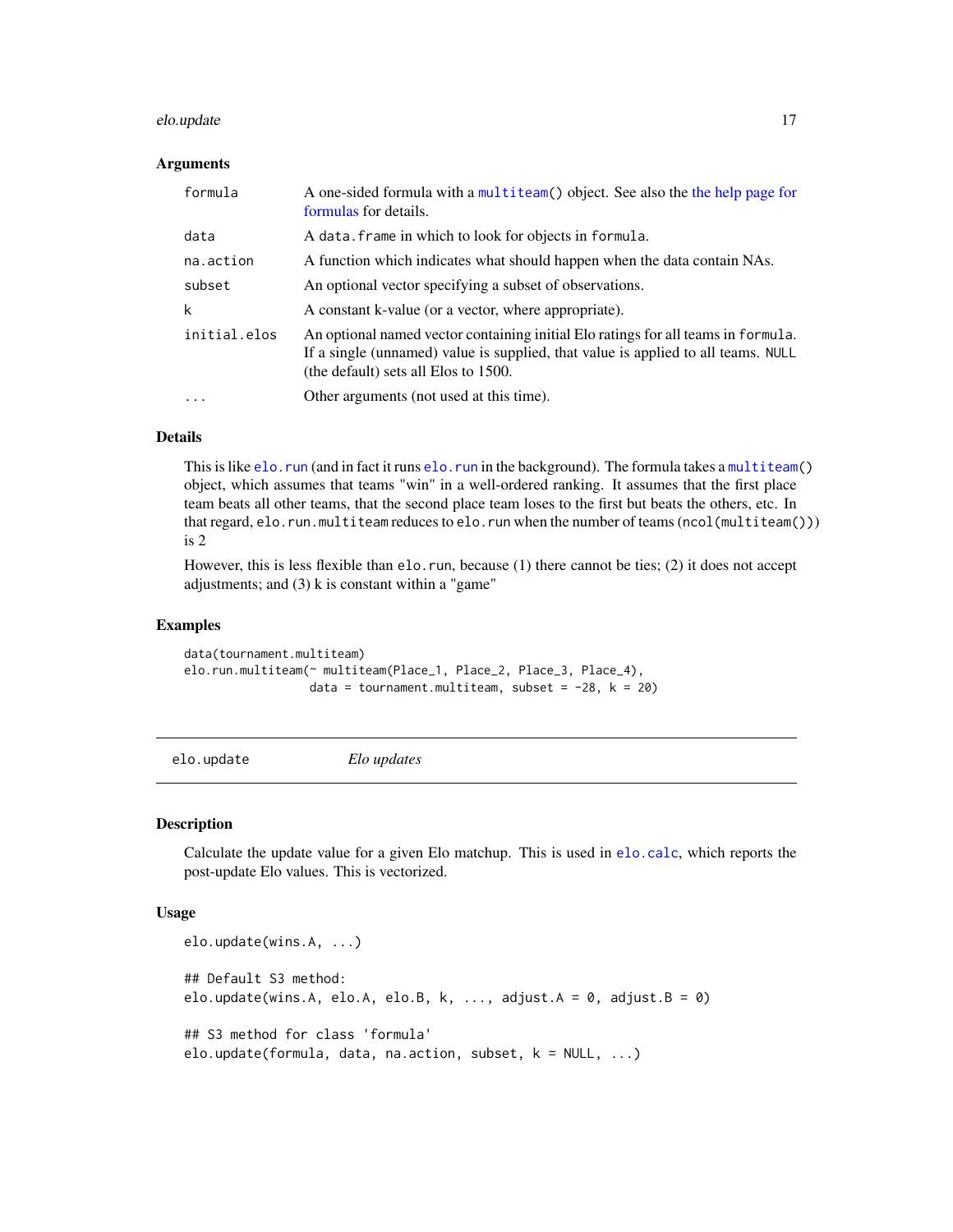#### <span id="page-17-0"></span>Arguments

| wins.A    | Numeric vector of wins by team A.                                        |
|-----------|--------------------------------------------------------------------------|
| $\cdots$  | Other arguments (not in use at this time).                               |
| elo.A     | Numeric vectors of elo scores.                                           |
| elo.B     | Numeric vectors of elo scores.                                           |
| k         | A constant k-value (or a vector, where appropriate).                     |
| adjust.A  | Numeric vectors to adjust elo. A and elo. B by.                          |
| adjust.B  | Numeric vectors to adjust elo. A and elo. B by.                          |
| formula   | A formula. See the help page for formulas for details.                   |
| data      | A data. frame in which to look for objects in formula.                   |
| na.action | A function which indicates what should happen when the data contain NAs. |
| subset    | An optional vector specifying a subset of observations.                  |

### Value

A vector of Elo updates.

#### See Also

[elo.prob](#page-11-1), [elo.calc](#page-3-1), elo.model.frame

#### Examples

```
elo.update(c(1, 0), c(1500, 1500), c(1500, 1600), k = 20)
dat <- data.frame(wins.A = c(1, 0), elo.A = c(1500, 1500),
                 elo.B = c(1500, 1600), k = c(20, 20)elo.update(wins.A \sim elo.A + elo.B + k(k), data = dat)
```
elo.winpct *Compute a (usually logistic) regression based on win percentage for a series of matches.*

### Description

Compute a (usually logistic) regression based on win percentage for a series of matches.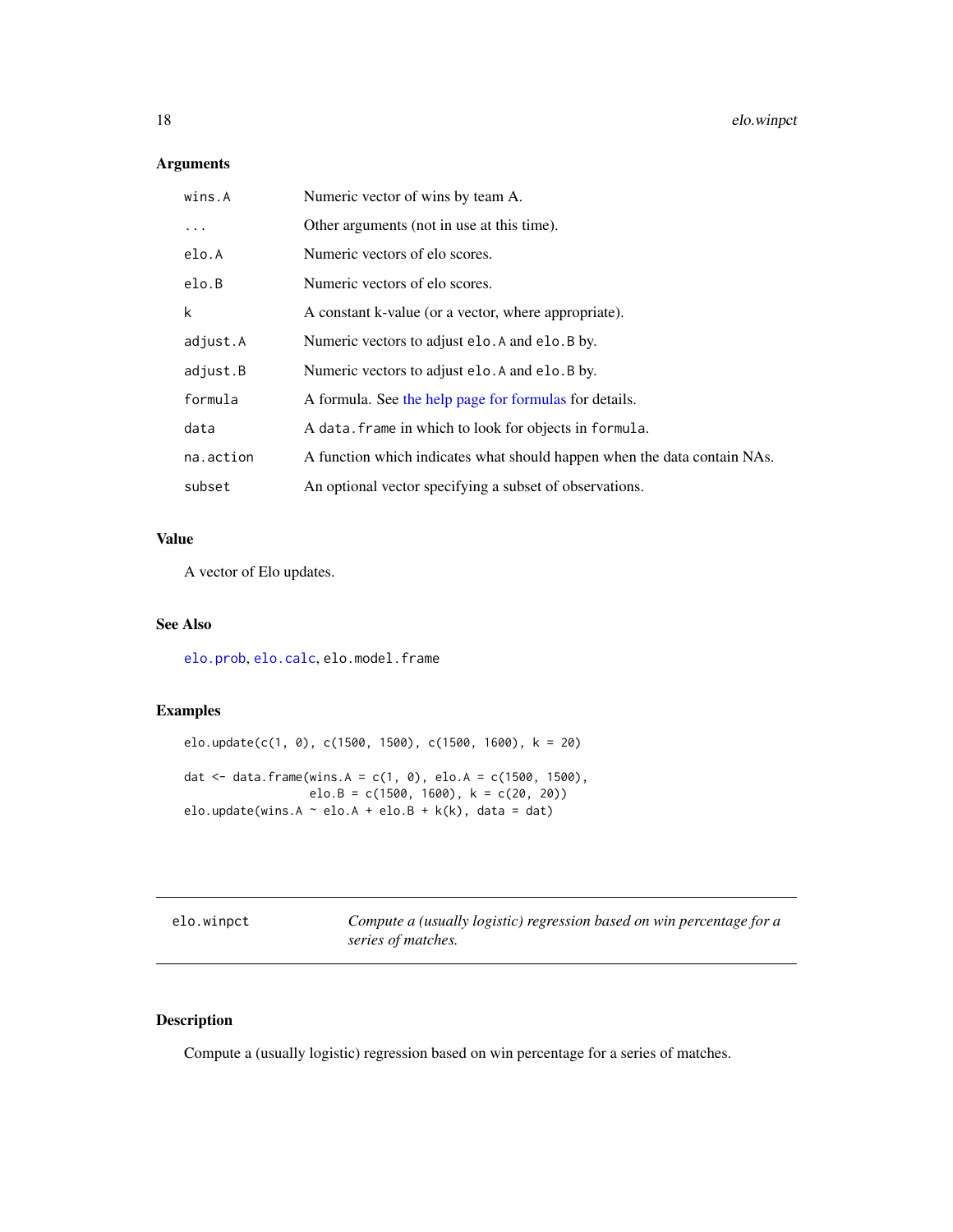#### <span id="page-18-0"></span>elo.winpct 19

#### Usage

```
elo.winpct(
  formula,
  data,
  family = "binomial",
  weights,
  na.action,
  subset,
  ...,
  running = FALSE,
  skip = \theta\mathcal{L}
```
#### Arguments

| formula   | A formula. See the help page for formulas for details.                                                                                                                                                                                                                                                                                                                                  |
|-----------|-----------------------------------------------------------------------------------------------------------------------------------------------------------------------------------------------------------------------------------------------------------------------------------------------------------------------------------------------------------------------------------------|
| data      | A data. frame in which to look for objects in formula.                                                                                                                                                                                                                                                                                                                                  |
| family    | Arguments passed to glm.                                                                                                                                                                                                                                                                                                                                                                |
| weights   | A vector of weights. Note that these are used in calculating wins and losses but<br>not in the regression.                                                                                                                                                                                                                                                                              |
| na.action | A function which indicates what should happen when the data contain NAs.                                                                                                                                                                                                                                                                                                                |
| subset    | An optional vector specifying a subset of observations.                                                                                                                                                                                                                                                                                                                                 |
| $\cdots$  | Arguments passed to glm.                                                                                                                                                                                                                                                                                                                                                                |
| running   | Logical, denoting whether to calculate "running" projected probabilities. If true,<br>a model is fit for group 1 on its own to predict group 2, then groups 1 and 2 to<br>predict 3, then groups 1 through 3 to predict 4, etc. Groups are determined in<br>formula. Omitting a group term re-runs a glm model to predict each observation<br>(a potentially time-consuming operation!) |
| skip      | Integer, denoting how many groups to skip before fitting the running models.<br>This is helpful if groups are small, where glm would have trouble converging<br>for the first few groups. The predicted values are then set to 0.5 for the skipped<br>groups.                                                                                                                           |

#### Details

Win percentages are first calculated. Anything passed to [adjust\(](#page-21-1)) in formula is also put in the data.frame. A [glm](#page-0-0) model is then run to predict wins or margin of victory.

With this setup, the intercept represents the home-field advantage. Neutral fields can be indicated using the [neutral\(](#page-21-1)) function, which sets the intercept to 0.

#### See Also

[glm](#page-0-0), [summary.elo.winpct](#page-25-2), [score](#page-25-1), [mov](#page-9-1), [elo.model.frame](#page-8-1)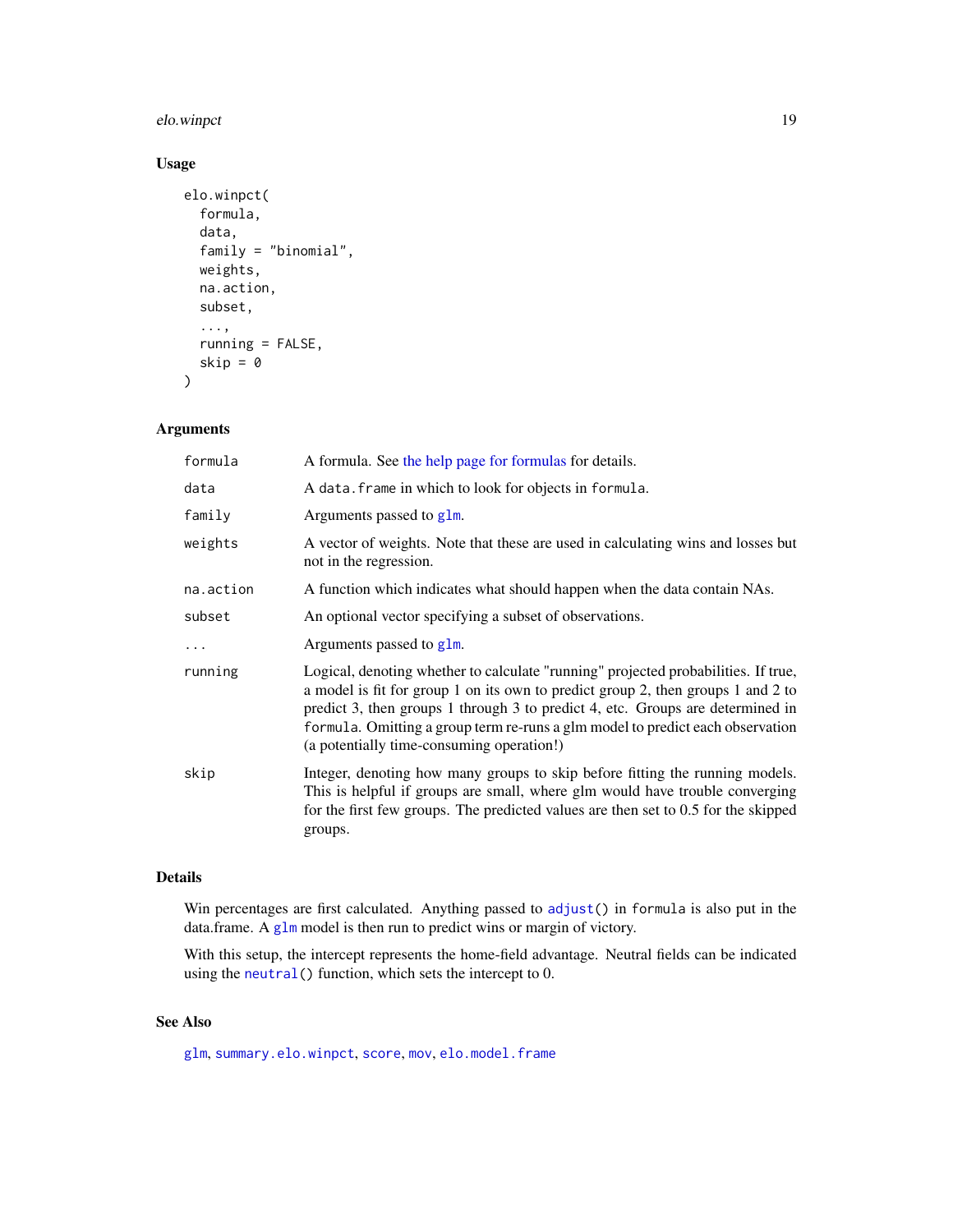#### <span id="page-19-0"></span>Examples

```
elo.winpct(score(points.Home, points.Visitor) ~ team.Home + team.Visitor, data = tournament,
 subset = points.Home != points.Visitor)
```

```
elo.winpct(mov(points.Home, points.Visitor) ~ team.Home + team.Visitor, data = tournament,
 family = "gaussian")
```
favored.elo *Classify teams that are favored to win*

#### <span id="page-19-1"></span>Description

Classify teams that are favored to win

#### Usage

```
favored(x, ..., subset = TRUE)## S3 method for class 'elo.run'
favored(x, ..., subset = TRUE)## S3 method for class 'elo.glm'
favored(x, ..., subset = TRUE)## S3 method for class 'elo.running'
favored(x, running = TRUE, discard.skipped = FALSE, ..., subset = TRUE)## S3 method for class 'elo.markovchain'
favored(x, ..., subset = TRUE)## S3 method for class 'elo.winpct'
favored(x, ..., subset = TRUE)## S3 method for class 'elo.colley'
favored(x, ..., subset = TRUE)## Default S3 method:
favored(x, p.A, ...)
```
#### Arguments

| $\mathsf{x}$ | An object from elo. run or elo. $g1m$ , or for the default method a vector repre-<br>senting wins.A. |
|--------------|------------------------------------------------------------------------------------------------------|
| .            | Other arguments (not used at this time).                                                             |
| subset       | (optional) A vector of indices on which to calculate                                                 |
| running      | logical, denoting whether to use the running predicted values.                                       |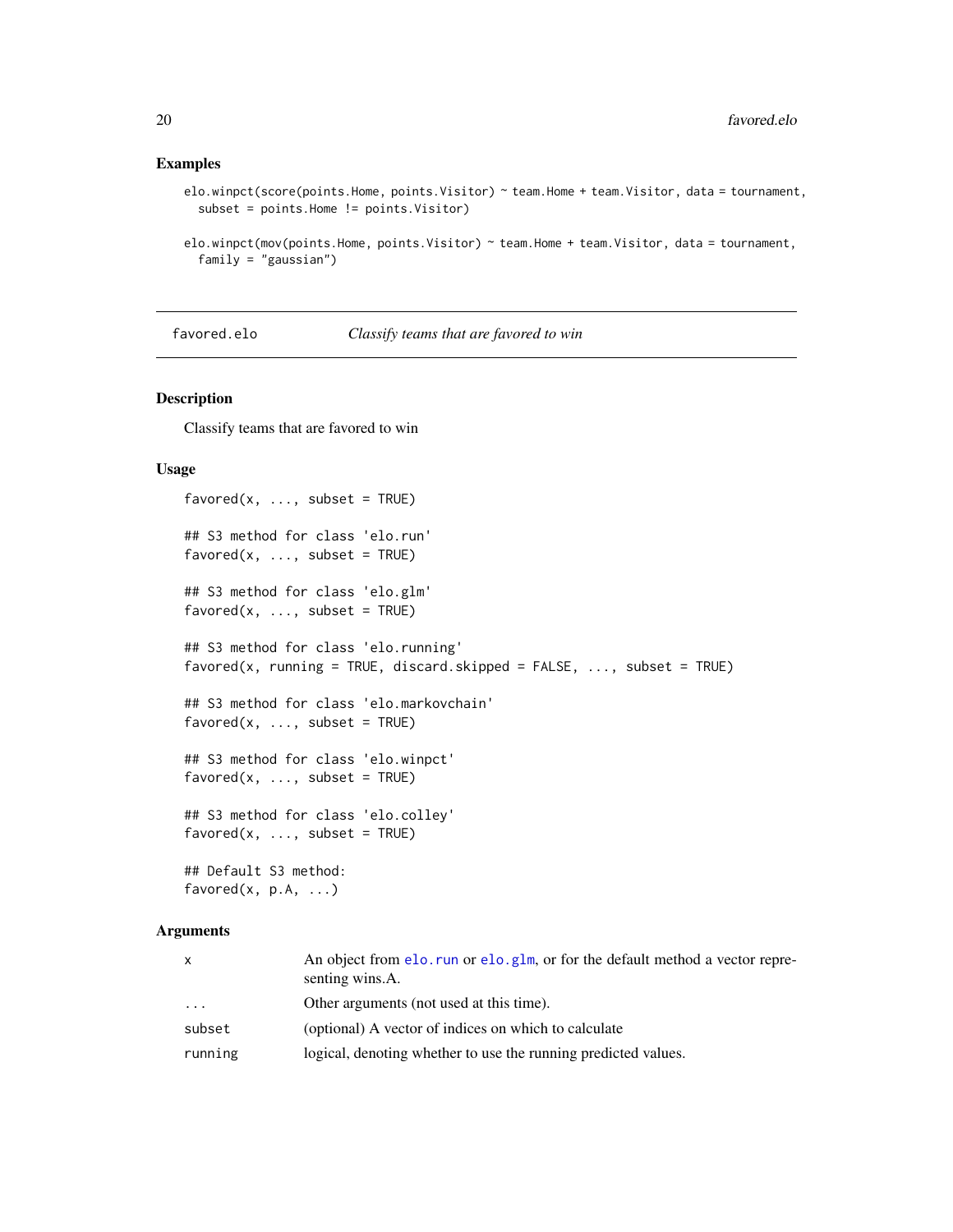#### <span id="page-20-0"></span>fitted.elo 21

| discard.skipped |                                                                                 |
|-----------------|---------------------------------------------------------------------------------|
|                 | Logical, denoting whether to ignore the skipped observations in the calculation |
| p.A             | A vector of predicted win probabilities.                                        |
|                 |                                                                                 |

fitted.elo *Extract model values*

#### Description

Extract model values from elo functions.

#### Usage

```
## S3 method for class 'elo.run'
fitted(object, ...)
## S3 method for class 'elo.run'
residuals(object, ...)
## S3 method for class 'elo.running'
fitted(object, running = TRUE, ...)
## S3 method for class 'elo.glm'
fitted(object, ...)
## S3 method for class 'elo.markovchain'
fitted(object, ...)
## S3 method for class 'elo.winpct'
fitted(object, ...)
## S3 method for class 'elo.colley'
```
#### Arguments

fitted(object, ...)

| object                  | An object.                                                     |
|-------------------------|----------------------------------------------------------------|
| $\cdot$ $\cdot$ $\cdot$ | Other arguments                                                |
| running                 | logical, denoting whether to use the running predicted values. |

#### Value

A vector of fitted values. For running values, it has an additional attribute denoting to which group (i.e., which model) the prediction belongs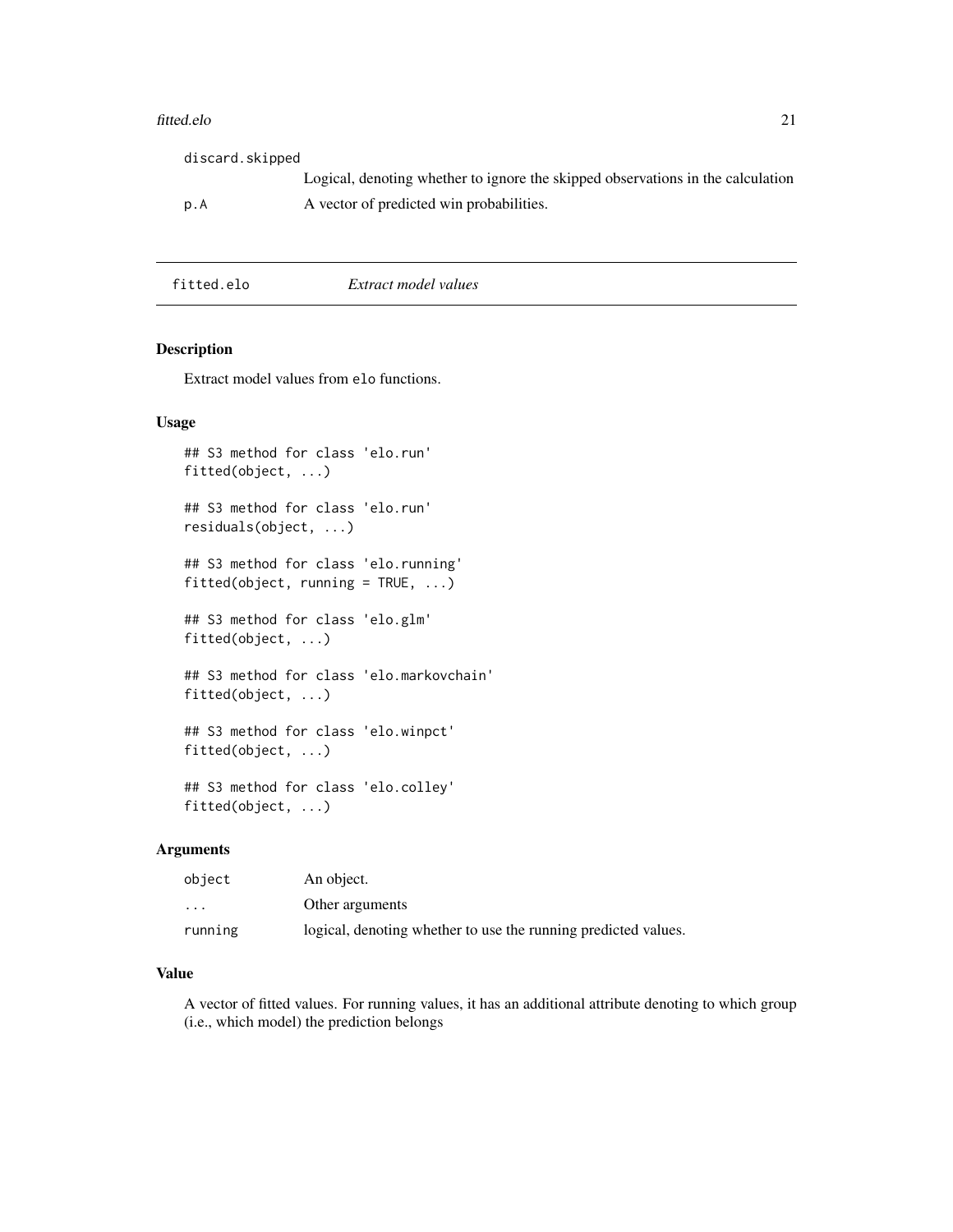#### <span id="page-21-1"></span><span id="page-21-0"></span>Description

Details on elo functions and the special functions allowed in them to change functions' behaviors.

#### Usage

```
plays = NULL)multiteam(...)
k(x, y = NULL)adjust(x, adjustment)
regress(x, to, by, regress.unused = TRUE)group(x)
neutral(x)
```
#### Arguments

| $\cdots$   | Vectors to be coerced to character, which comprise of the players of a team.                                      |
|------------|-------------------------------------------------------------------------------------------------------------------|
| weights    | A vector giving the weights of Elo updates for the players in  Ignored for<br>elo.glm.                            |
| x, y       | A vector.                                                                                                         |
| adjustment | A single value or a vector of the same length as x: how much to adjust the Elos                                   |
|            | $in x$ .                                                                                                          |
| to         | Numeric: what Elo to regress to. Can be a single value or named vector the<br>same length as the number of teams. |
| by         | Numeric: by how much should Elos be regressed toward to.                                                          |
|            | regress unused Logical: whether to continue regressing teams which have stopped playing.                          |

#### Details

In the functions in this package, formula is usually of the form wins. $A \sim$  elo. $A +$  elo.B, where elo.A and elo.B are vectors of Elos, and wins.A is between 0 and 1, denoting whether team A (Elo A) won or lost (or something between). elo.prob also allows elo.A and elo.B to be character or factors, denoting which team(s) played. elo.run requires elo.A to be a vector of teams or a players matrix from players() (sometimes denoted by "team.A"), but elo.B can be either a vector of teams or players matrix ("team.B") or else a numeric column (denoting a fixed-Elo opponent). elo.glm requires both to be a vector of teams or players matrix. [elo.markovchain](#page-7-1) requires both to be a vector of teams.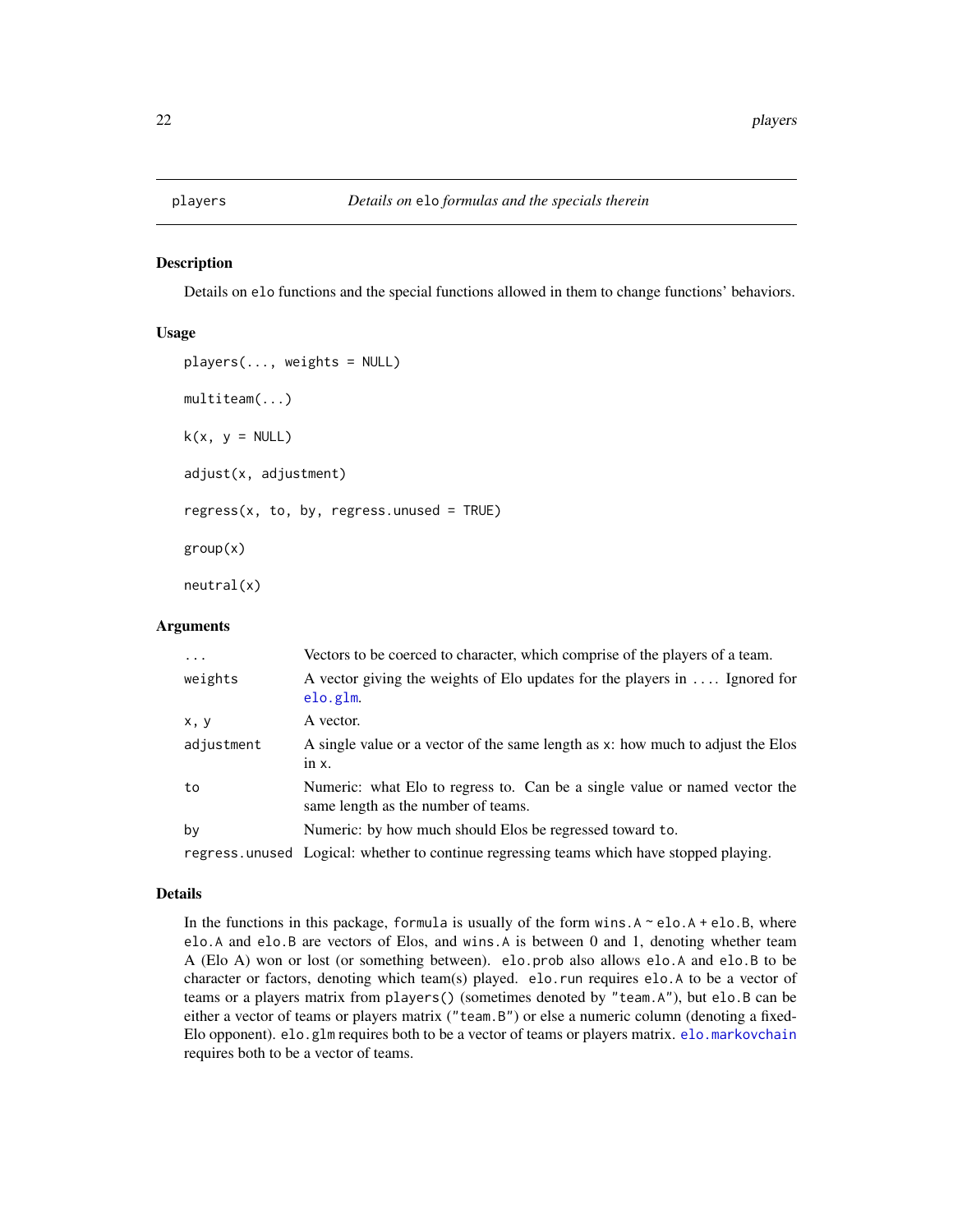#### <span id="page-22-0"></span>predict.elo 23

formula accepts six special functions in it:

 $k()$  allows for complicated Elo updates. For constant Elo updates, use the  $k =$  argument instead of this special function. Note that [elo.markovchain](#page-7-1) uses this function (or argument) as a convenient way of specifying transition probabilities. [elo.colley](#page-4-1) uses this to indicate the fraction of a win to be assigned to the winning team.

adjust() allows for Elos to be adjusted for, e.g., home-field advantage. The second argument to this function can be a scalar or vector of appropriate length. This can also be used in  $e$ lo.glm and [elo.markovchain](#page-7-1) as an adjuster to the logistic regressions.

regress() can be used to regress Elos back to a fixed value after certain matches. Giving a logical vector identifies these matches after which to regress back to the mean. Giving any other kind of vector regresses after the appropriate groupings (see, e.g., [duplicated\(](#page-0-0)..., fromLast = TRUE)). The other three arguments determine what Elo to regress to  $(t_0 = 0)$ , by how much to regress toward that value (by = ), and whether to continue regressing teams which have stopped playing  $(regress.$ unused,  $default = TRUE$ ).

group() is used to group matches (by, e.g., week). For [elo.run](#page-12-1), Elos are not updated until the group changes. It is also fed to [as.matrix.elo.run](#page-14-2), giving the number of rows to return. to produce only certain rows of matrix output. It also determines how many models to run (and on what data) for [elo.glm](#page-5-1) and [elo.markovchain](#page-7-1) when running=TRUE.

neutral() is used in [elo.glm](#page-5-1) and [elo.markovchain](#page-7-1) to determine the intercept. In short, the intercept is 1 -neutral(), denoting home-field advantage. Therefore, the column passed should be 0 (denoting home-field advatange) or 1 (denoting a neutral game). If omitted, all matches are assumed to have home field advantage.

players() is used for multiple players on a team contributing to an overall Elo. The Elo updates are then assigned based on the specified weights. The weights are ignored in [elo.glm](#page-5-1).

multiteam() is used for matchups consisting of multiple teams and is only valid in [elo.run.multiteam](#page-15-1).

predict.elo *Make Predictions on an* elo *Object*

#### Description

Make Predictions on an elo Object

```
## S3 method for class 'elo.run'
predict(object, newdata, ...)
## S3 method for class 'elo.run.regressed'
predict(object, newdata, regressed = FALSE, ...)
## S3 method for class 'elo.run.multiteam'
predict(object, newdata, ...)
## S3 method for class 'elo.glm'
```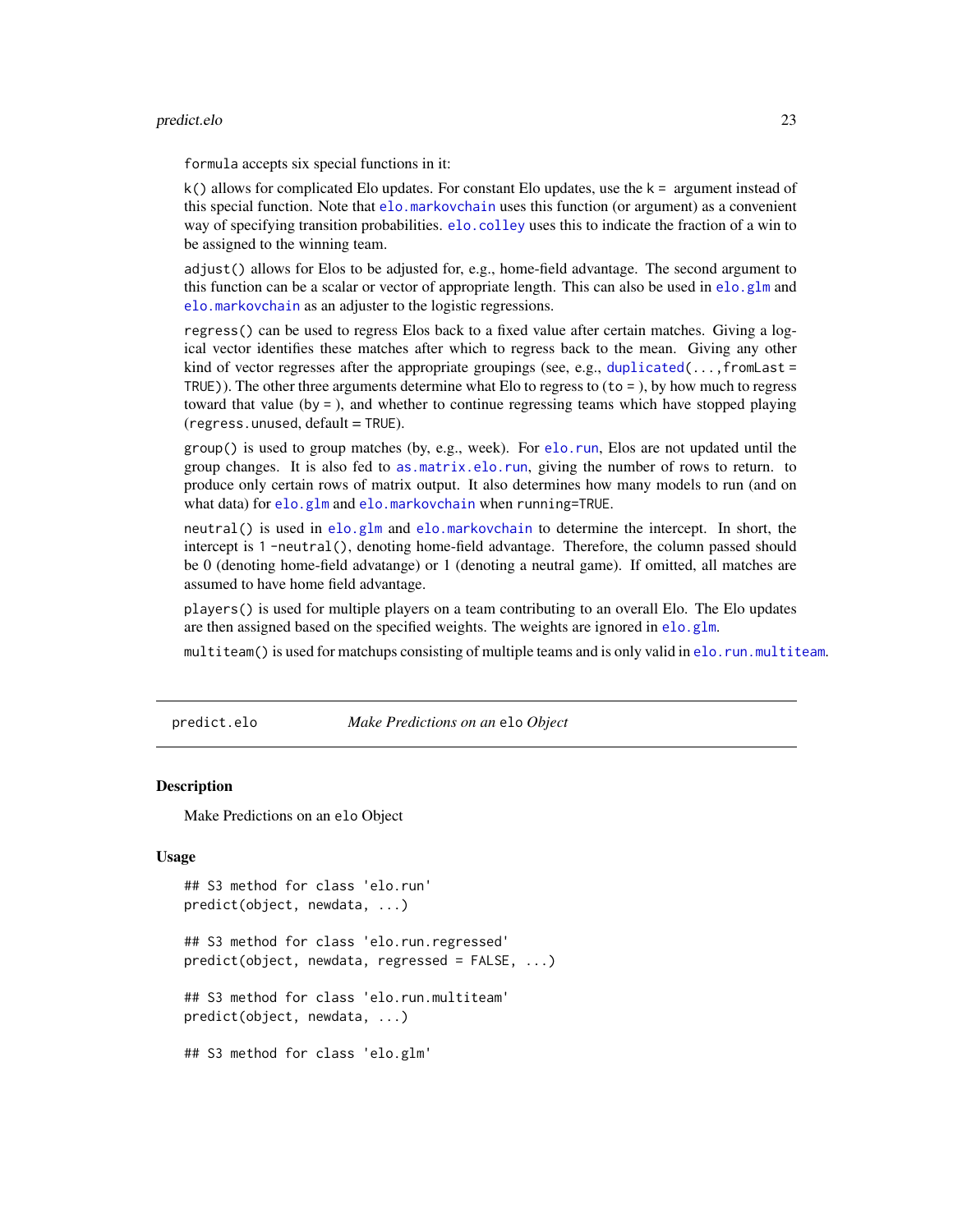#### <span id="page-23-0"></span>24 predict.elo

```
predict(object, newdata, type = "response", ...)
## S3 method for class 'elo.running'
predict(object, newdata, running = TRUE, ...)
## S3 method for class 'elo.markovchain'
predict(object, newdata, ...)
## S3 method for class 'elo.colley'
predict(object, newdata, ...)
## S3 method for class 'elo.winpct'
predict(object, newdata, ...)
```
#### Arguments

| object    | An model from which to get predictions.                                                                                                                |
|-----------|--------------------------------------------------------------------------------------------------------------------------------------------------------|
| newdata   | A new dataset containing the same variables as the call that made object. If<br>missing, the predicted win probabilities from object will be returned. |
| $\ddots$  | Other arguments.                                                                                                                                       |
| regressed | See the note on final elos.                                                                                                                            |
| type      | See predict.glm                                                                                                                                        |
| running   | logical, denoting whether to use the running predicted values. Only makes sense<br>if newdata is missing.                                              |

#### Details

Note that the "elo.glm.running" objects will use a model fit on all the data to predict.

#### Value

A vector of win probabilities.

#### Examples

```
data(tournament)
t1 <- head(tournament, -3)
t2 <- tail(tournament, 3)
results <- elo.run(score(points.Home, points.Visitor) ~ team.Home + team.Visitor,
                   data = t1, k = 20)
predict(results)
predict(results, newdata = t2)
results <- elo.glm(score(points.Home, points.Visitor) ~ team.Home + team.Visitor, data = t1,
  subset = points.Home != points.Visitor)
predict(results)
predict(results, newdata = t2)
```
results <- elo.markovchain(score(points.Home, points.Visitor) ~ team.Home + team.Visitor, data = t1,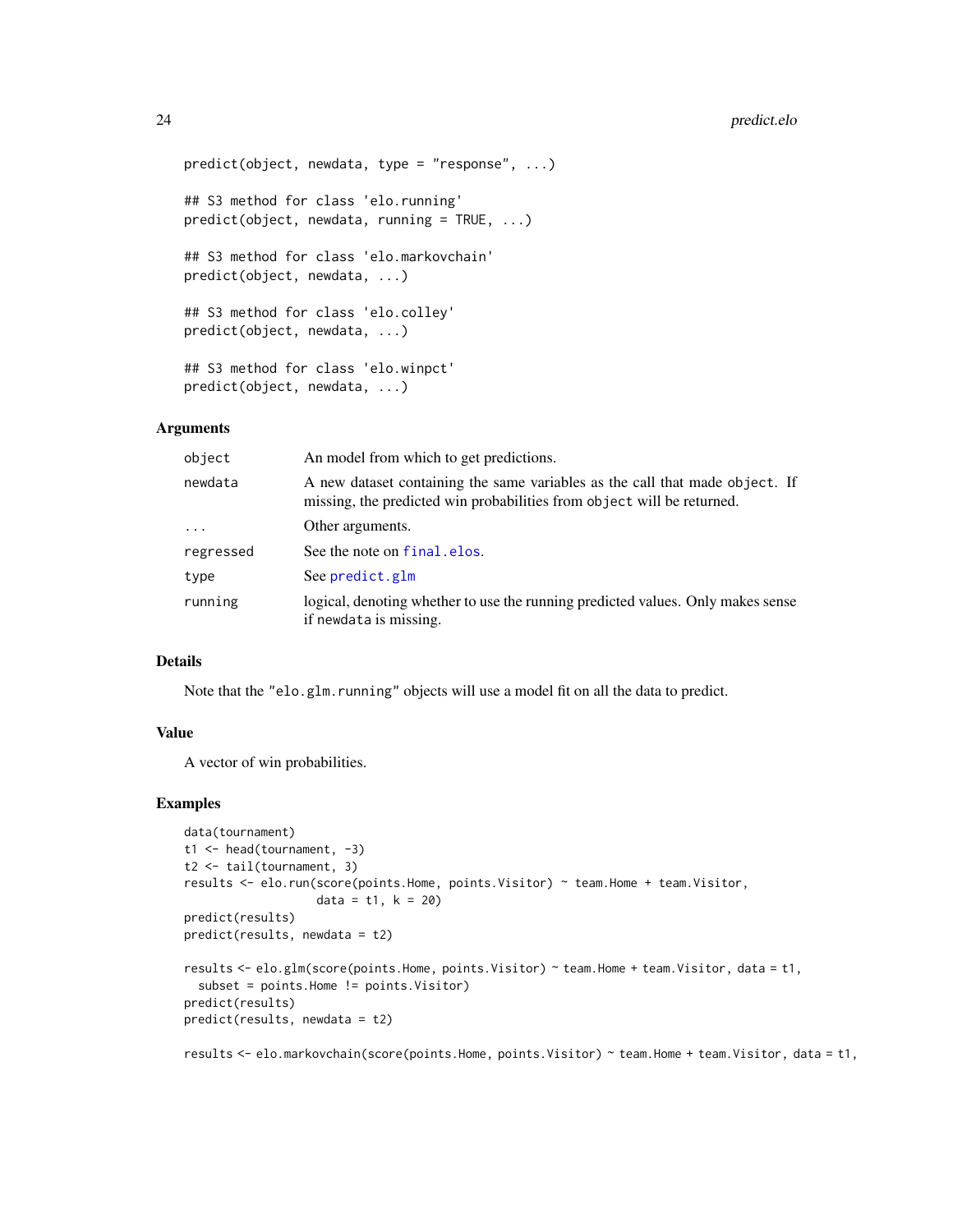#### <span id="page-24-0"></span>rank.teams 25

```
subset = points.Home != points.Visitor, k = 0.7)
predict(results)
predict(results, newdata = t2)
results <- elo.colley(score(points.Home, points.Visitor) ~ team.Home + team.Visitor, data = t1,
  subset = points.Home != points.Visitor)
predict(results)
predict(results, newdata = t2)
results <- elo.winpct(score(points.Home, points.Visitor) ~ team.Home + team.Visitor, data = t1,
  subset = points.Home != points.Visitor, k = 0.7)
predict(results)
predict(results, newdata = t2)
```

```
rank.teams Rank teams
```
#### Description

Extract the rankings from Elo objects.

#### Usage

```
rank.teams(object, ties.method = "min", ...)
## S3 method for class 'elo.run'
rank.teams(object, ties.method = "min", ...)
## S3 method for class 'elo.run.regressed'
rank.teams(object, ties.method = "min", regressed = FALSE, ...)
## S3 method for class 'elo.glm'
rank.teams(object, ties.method = "min", ...)
## S3 method for class 'elo.markovchain'
rank.teams(object, ties.method = "min", ...)
## S3 method for class 'elo.winpct'
rank.teams(object, ties.method = "min", ...)
## S3 method for class 'elo.colley'
rank.teams(object, ties.method = "min", ...)
```
#### Arguments

| object      | An object.            |
|-------------|-----------------------|
| ties.method | Passed to rank.       |
| $\cdot$ .   | Other arguments       |
| regressed   | Passed to final elos. |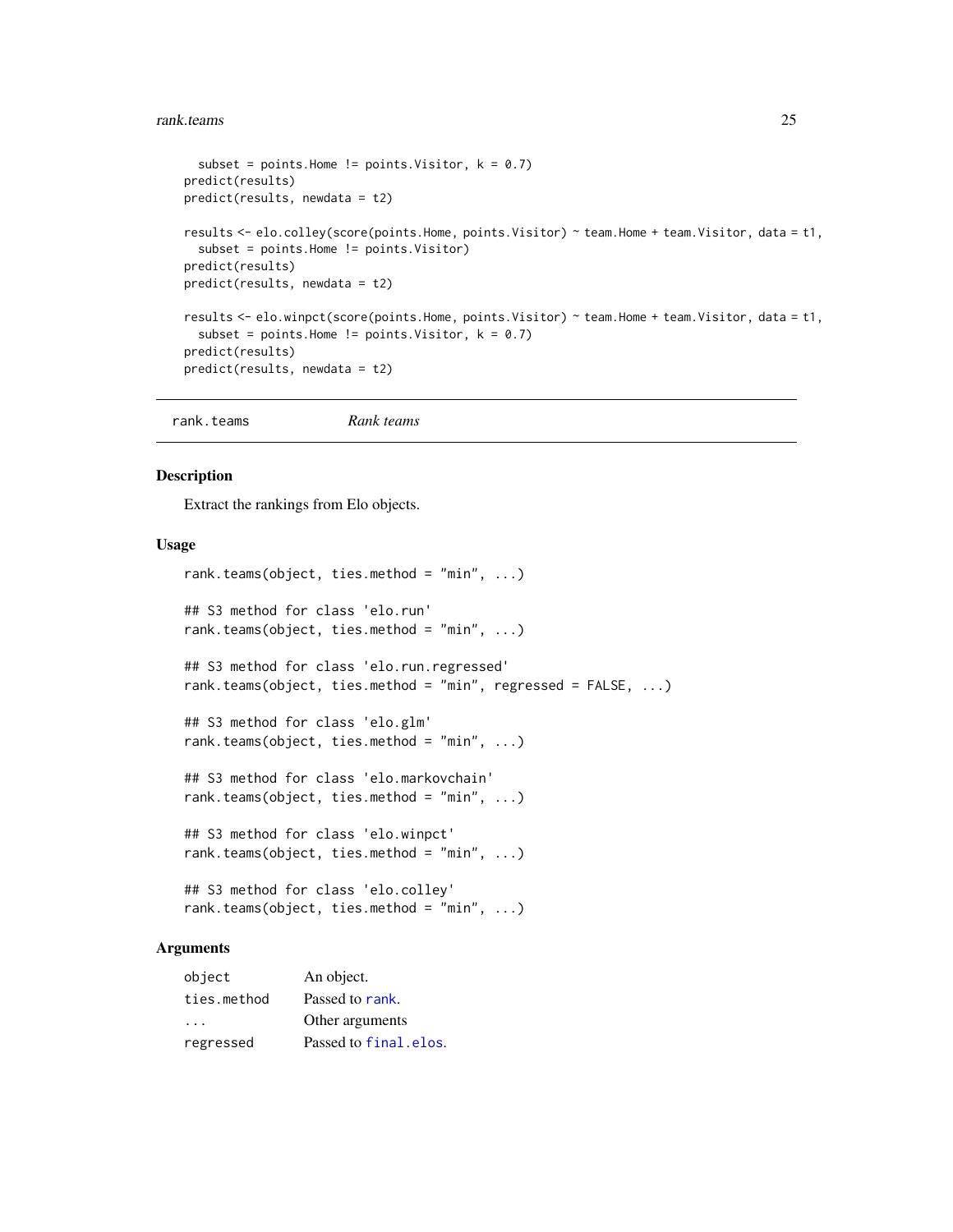<span id="page-25-1"></span><span id="page-25-0"></span>

#### Description

Create a 1/0/0.5 win "indicator" based on two teams' scores, and test for "score-ness".

### Usage

score(score.A, score.B)

is.score(x)

#### Arguments

| score.A | Numeric; the score of the first team (whose wins are to be denoted by 1).  |
|---------|----------------------------------------------------------------------------|
| score.B | Numeric; the score of the second team (whose wins are to be denoted by 0). |
|         | An R object.                                                               |

#### Value

For score, a vector containing 0, 1, and 0.5 (for ties). For is. score, TRUE or FALSE depending on whether all values of x are between 0 and 1 (inclusive).

#### See Also

[score](#page-25-1)

### Examples

score(12, 10) score(10, 10) score(10, 12)

summary.elo *Summarize an* elo *Object*

#### <span id="page-25-2"></span>Description

Summarize an elo Object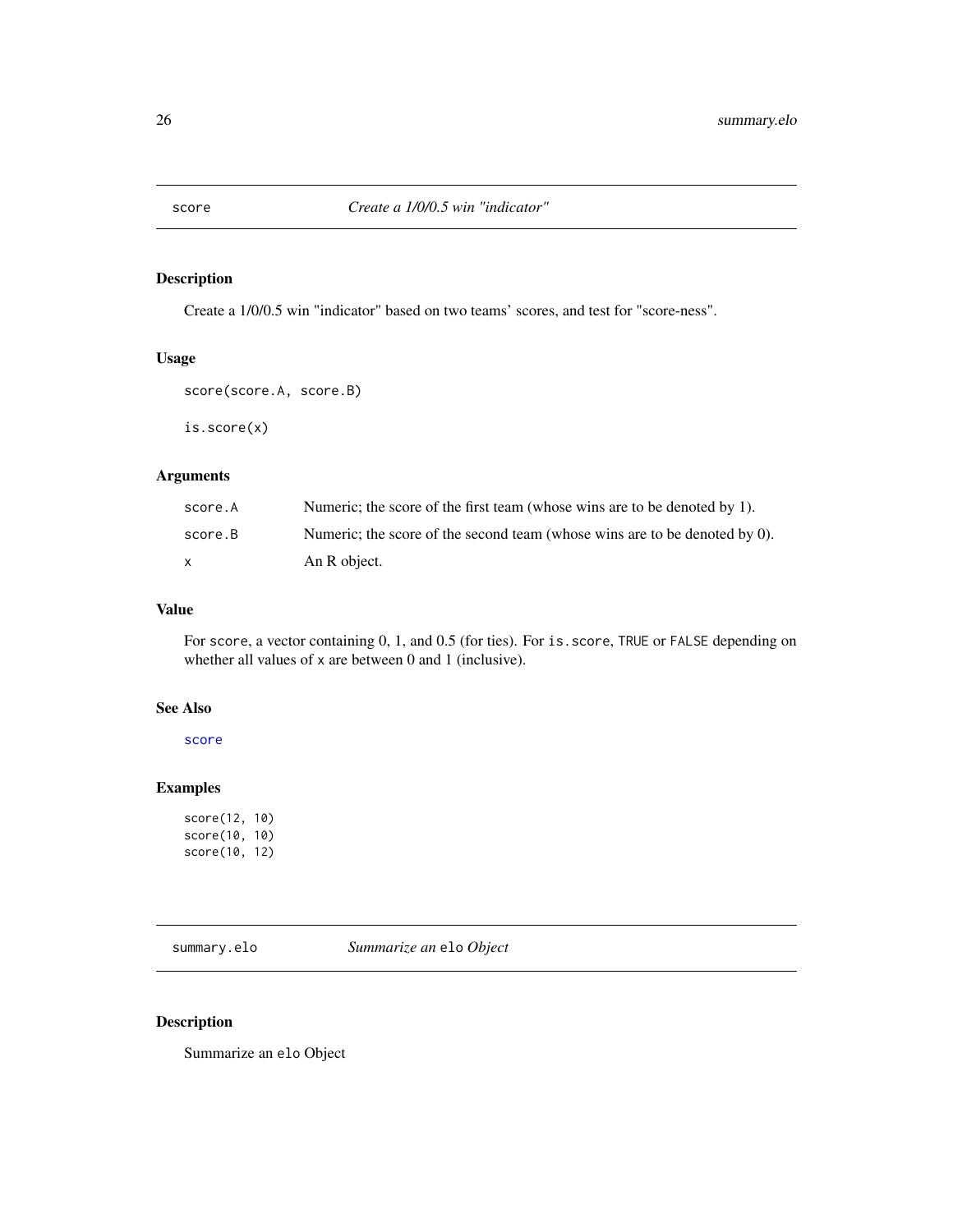#### <span id="page-26-0"></span>summary.elo 27

#### Usage

```
## S3 method for class 'elo.run'
summary(object, ...)
## S3 method for class 'elo.glm'
summary(object, ...)
## S3 method for class 'elo.markovchain'
summary(object, ...)
## S3 method for class 'elo.colley'
summary(object, ...)
## S3 method for class 'elo.winpct'
summary(object, ...)
```
## **Arguments**

| object                  | An object to summarize. |
|-------------------------|-------------------------|
| $\cdot$ $\cdot$ $\cdot$ | Other arguments         |

#### Value

A summary of object.

#### See Also

[favored](#page-19-1), [auc.elo.run](#page-1-1), [mse](#page-10-1)

#### Examples

```
summary(elo.run(score(points.Home, points.Visitor) ~ team.Home + team.Visitor,
 data = tournament, k = 20)summary(elo.glm(score(points.Home, points.Visitor) ~ team.Home + team.Visitor,
  data = tournament))
mc <- elo.markovchain(score(points.Home, points.Visitor) ~ team.Home + team.Visitor,
  data = tournament, subset = points.Home != points.Visitor, k = 0.7)
summary(mc)
co <- elo.colley(score(points.Home, points.Visitor) ~ team.Home + team.Visitor,
  data = tournament, subset = points.Home != points.Visitor)
summary(co)
wp <- elo.winpct(score(points.Home, points.Visitor) ~ team.Home + team.Visitor,
 data = tournament, subset = points.Home != points.Visitor, k = 0.7)
summary(wp)
```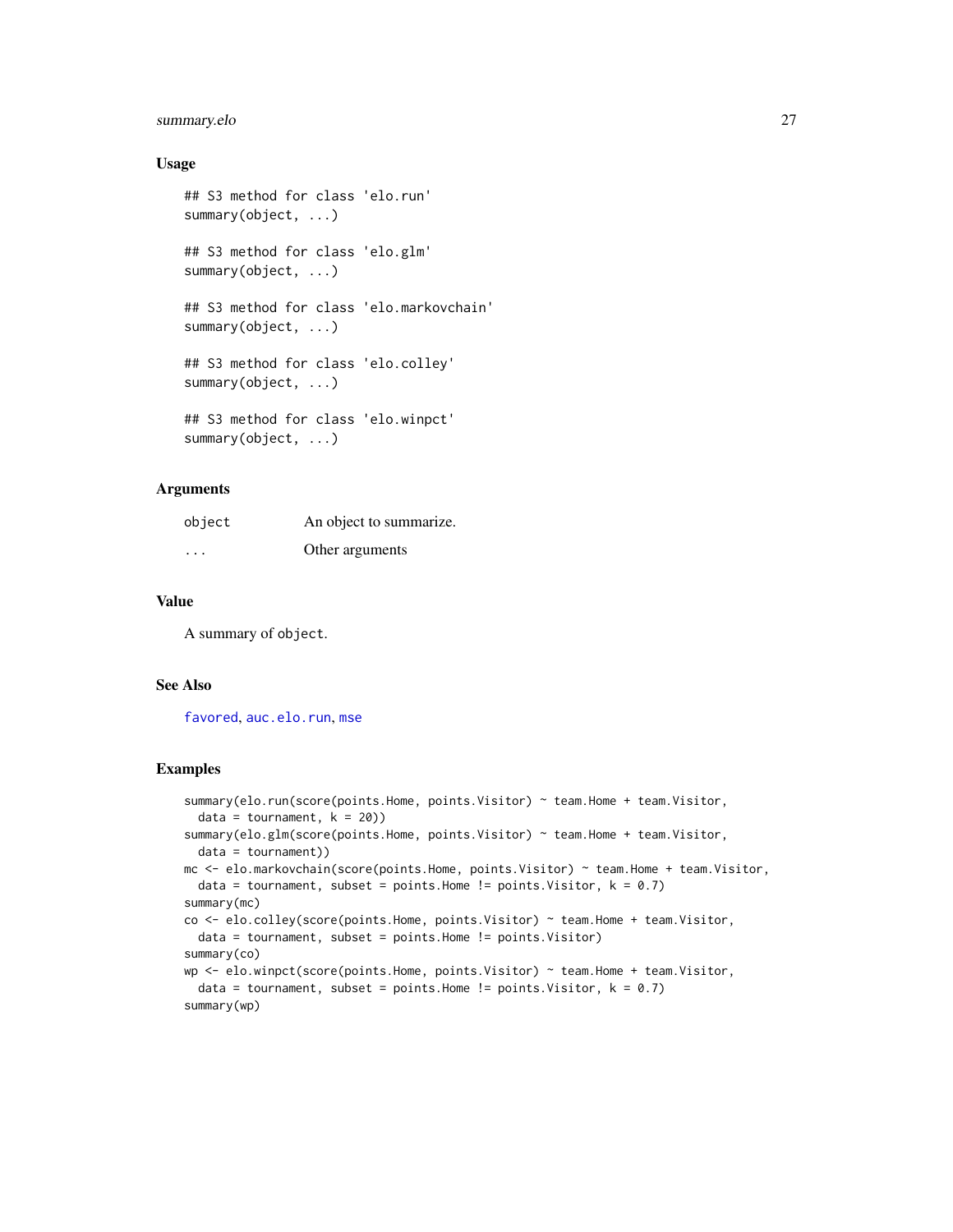<span id="page-27-1"></span><span id="page-27-0"></span>

#### Description

A fake dataset containing results from "animal-ball" matches.

#### Format

A data frame with 56 observations on the following 4 variables:

team.Home The home team for the match

team.Visitor The visiting team for the match

points.Home Number of points scored by the home team

points.Visitor Number of points scored by the visiting team

week Week Number

half The half of the season in which the match was played

#### Examples

data(tournament) str(tournament)

tournament.multiteam tournament.multiteam*: Mock data for examples*

### Description

A fake dataset containing results from "animal-ball" matches.

#### Format

A data frame with 56 observations on the following 4 variables:

week Week Number

half The half of the season in which the match was played

Place\_1 The first-place team

Place\_2 The second-place team

Place\_3 The third-place team

Place\_4 The fourth-place team